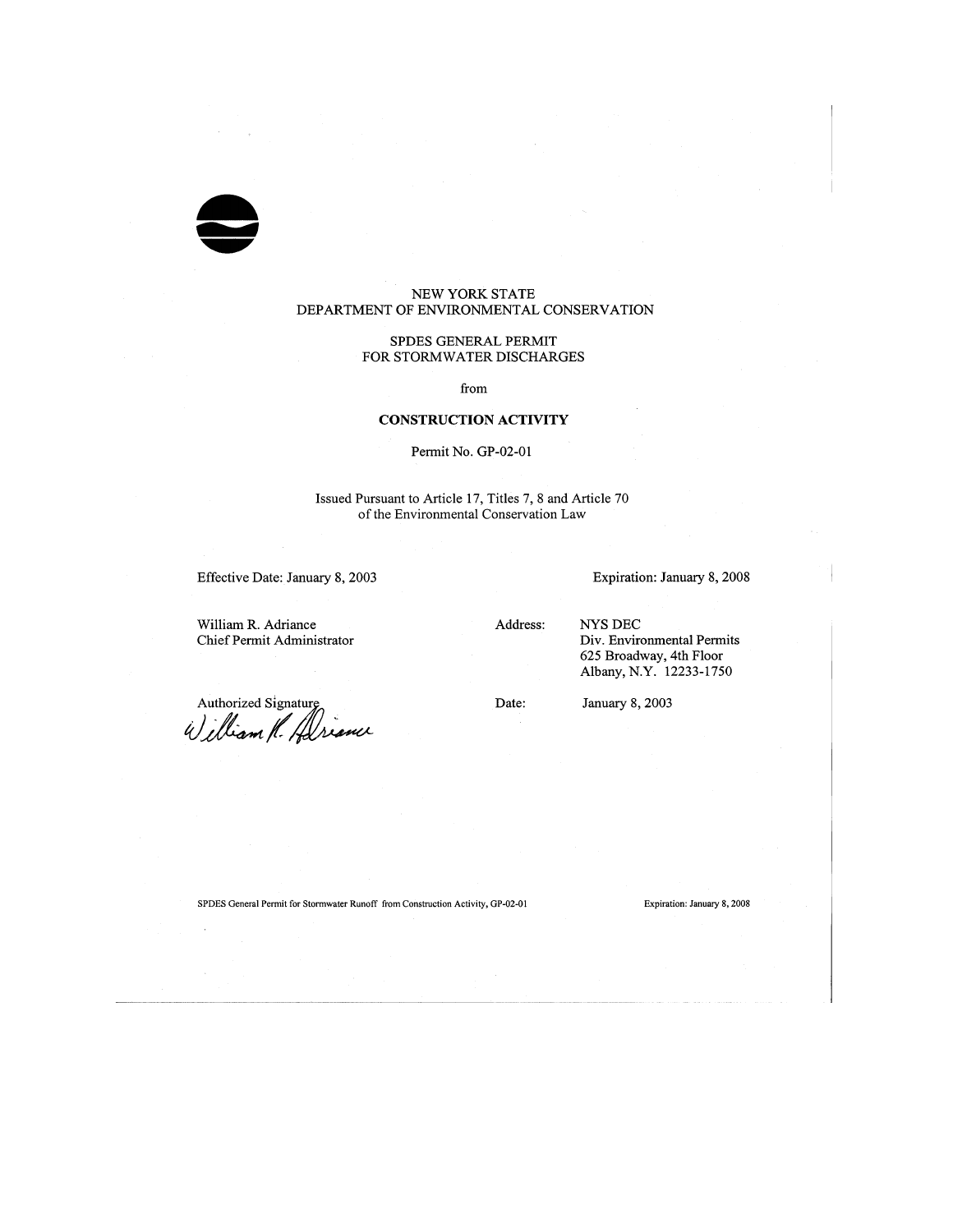**This page intentionally left blank**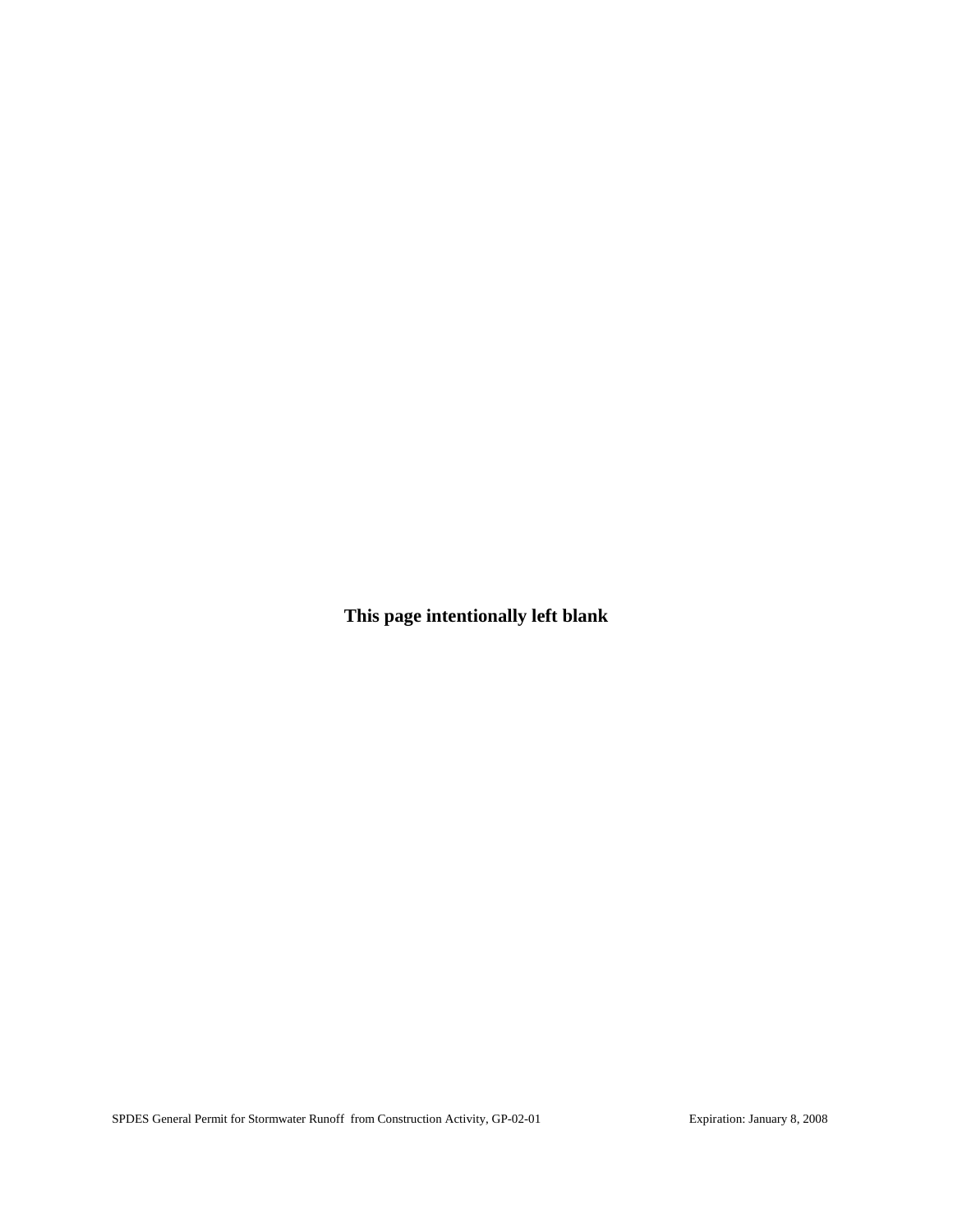# **NEW YORK STATE DEPARTMENT OF ENVIRONMENTAL CONSERVATION SPDES GENERAL PERMIT FOR STORMWATER DISCHARGES FROM CONSTRUCTION ACTIVITY**

### **Preface**

Pursuant to Section 402 of the Clean Water Act ("CWA"), stormwater discharges from certain construction activities to waters of the United States<sup>1</sup> are unlawful unless they are authorized by a NPDES (National Pollutant Discharge Elimination System) permit or by a state permit program. New York's SPDES (State Pollutant Discharge Elimination System) is a NPDES-approved program with permits issued in accordance with the Environmental Conservation Law ("ECL"). Discharges of pollutants to all other "Waters of New York State" such as groundwaters are also unlawful unless they are authorized by a SPDES permit.

A discharger, owner, or operator may<sup>2</sup> obtain coverage under this general permit by submitting a Notice of Intent ("NOI") to the Department. Copies of this General Permit and the NOI for New York are available by calling (518) 402-8109 or at any Department of Environmental Conservation (the Department) regional office (see Appendix A on Page 23). They are also available on the Department's website at:

### **[www.dec.state.ny.us](http://www.dec.state.ny.us)**

"Waters of the United States" means:

(a) All waters which are currently used, were used in the past, or may be susceptible to use in interstate or foreign commerce, including all waters which are subject to the ebb and flow of the tide; and

(b) All interstate waters, including interstate "wetlands"; and (c) All other waters such as interstate lakes, rivers, streams

All other waters such as interstate lakes, rivers, streams (including intermittent streams), mudflats, sandflats, wetlands, sloughs, prairie potholes, wet meadows, playa lakes, or natural ponds the use, degradation, or destruction of which would affect or could affect interstate or foreign commerce including any such waters:

- (1) Which are or could be used by interstate or foreign travelers for recreational or other purposes; or
- (2) From which fish or shellfish are or could be taken and sold in interstate or foreign commerce; or
- (3) Which are used or could be used for industrial purposes by industries in interstate commerce; and
- (d) All impoundments of waters otherwise defined as waters of the United States under this definition; and
- (e) Tributaries of waters identified in paragraphs (a) through (d) of this definition; and
- (f) The territorial sea; and

Waste treatment systems, including treatment ponds or lagoons designed to meet the requirements of the CWA are not waters of the United States. This exclusion applies only to manmade bodies of water which neither were originally created in waters of the United States (such as disposal areas in wetlands) nor resulted from the impoundment of waters of the United States.

 $2$  "may" refers to circumstances under which the discharger is ineligible for coverage under this general permit because of other provisions of this permit. Dischargers which are excluded from coverage under this general permit as provided for in Part I, Section C, for example, are not authorized to discharge under this permit. This also applies to possible situations in which an NOI has been submitted and/or a regulatory fee paid pursuant to Article 72 of the ECL. The submittal of an NOI and/or regulatory fee has no bearing or relevance whatsoever on the eligibility of the construction activity discharging stormwater runoff under the authority of this permit.

 $\dot{g}$  Wetlands adjacent to waters (other than waters that are themselves wetlands) identified in paragraphs (a) through (f) of this definition.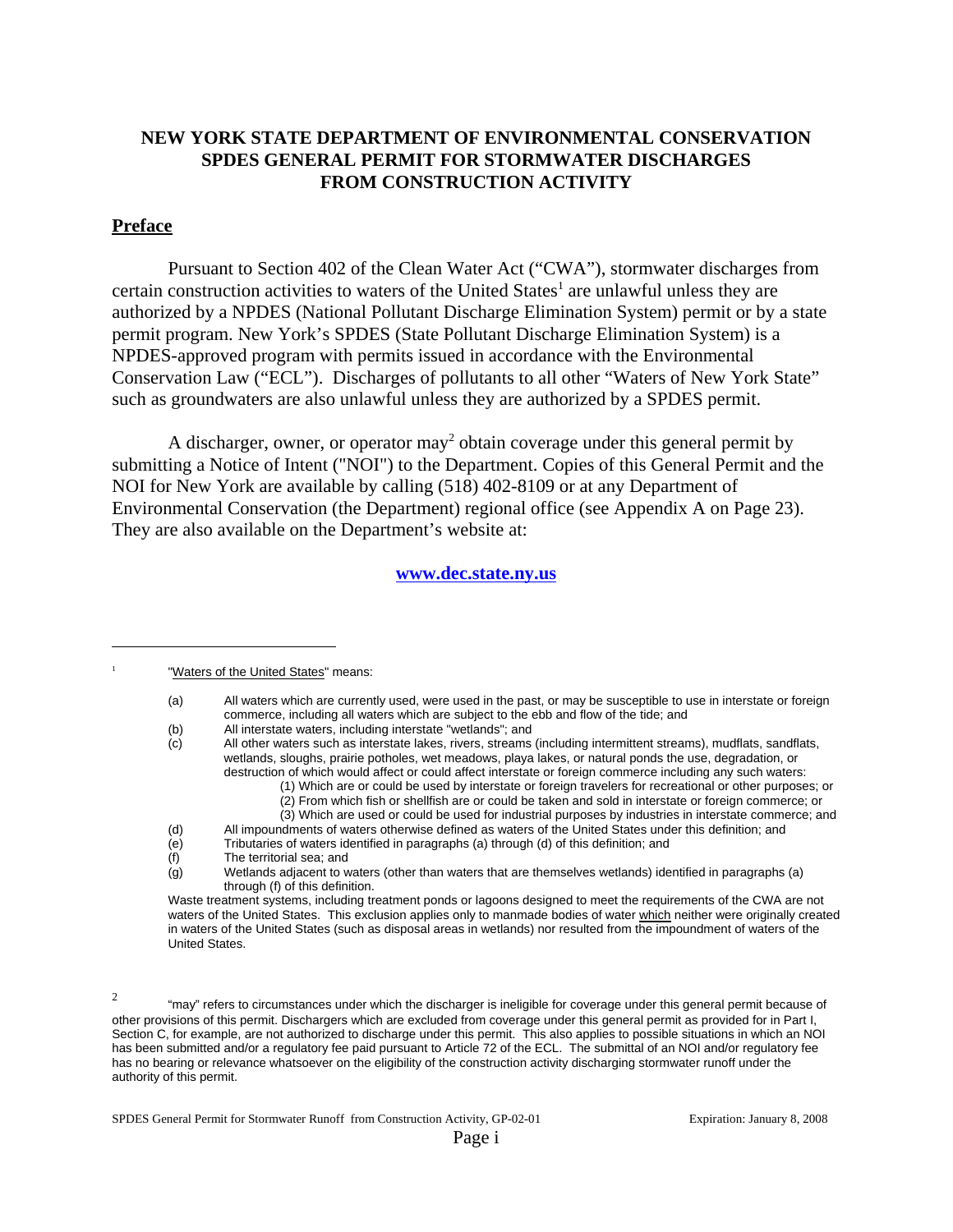# **Local Programs of a Regulated MS4**

Under the federal Phase II stormwater program, many cities, villages, towns, and other public entities in New York State which are located within "Urbanized Areas" as defined by the U.S. Census and who operate a Municipal Separate Storm Sewer System ("MS4") will be required to obtain SPDES permit coverage for stormwater discharges under their jurisdiction and control (see 40CFR Part 122 §122.26.32). Additionally, MS4s may be designated by the Department as regulated MS4s. Among other requirements, the Phase 2 NPDES stormwater regulations require regulated MS4s to address stormwater runoff from construction activities. Construction activities covered under this general permit, which are subject to stormwater runoff controls of a regulated MS4, will also need to comply with the MS4's controls.

# **Five (5) Day Coverage**

Prior to the submission of an NOI, the owner or operator must have completed a Storm Water Pollution Prevention Plan (SWPPP) that complies with all requirements of this general permit. Submitting an NOI is an affirmation that a SWPPP has been prepared and will be implemented. If an applicant certifies that the SWPPP has been developed in conformance with the Department's technical standards, the applied-for activity may obtain coverage under this general permit in five (5) business days after the Department's receipt of the NOI provided, that the activity is eligible for coverage under this general permit and that the Department has not informed the applicant otherwise.

# **Sixty (60) Day Coverage**

While the Department's technical standards are appropriate statewide, it is recognized that there may be situations where stormwater management goals can best be met by alternative means that are more suitable given local conditions.

For construction projects in these situations, applicants must identify in their NOI each of the deviations from the Department's technical standards that they are seeking. Applicants must also explain why the deviations are needed or desired and what impacts to water quality, if any, can be expected if the deviation were allowed. Applicants must also explain the actions, if any, that local board(s) have taken with respect to the deviation(s). For applicants which cannot certify conformance with the Department's technical standards, the SWPPP must also be certified by a licensed/certified professional that the SWPPP has been developed in a manner which will insure compliance with water quality standards and with the substantive intent of this permit.

In cases of deviations from the Department's technical standards, applicants must allow sixty (60) business days after the receipt by the Department of a completed NOI and certification before gaining coverage under this general permit and before initiating any construction activity. During this 60 day period, the Department may conduct further review of the NOI and SWPPP. If additional information is needed to complete the review, the NOI will be considered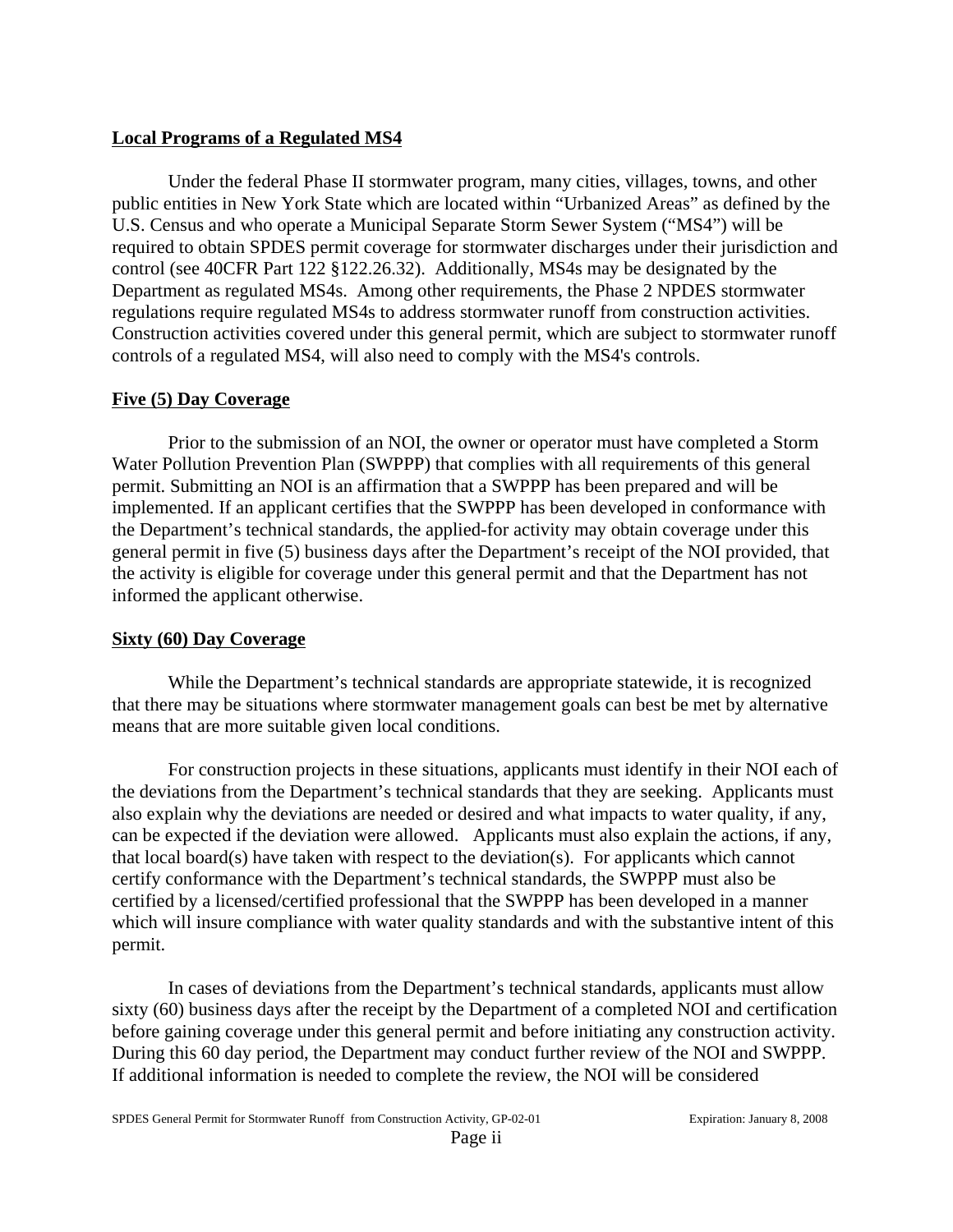incomplete and the applicant will be so advised. The intent of this provision is to require conformance the Department's technical standards wherever possible and appropriate. At the same time, alternative means to address stormwater control may be allowed under this general permit where they are more suitable for the site in question and where they will not diminish water quality protection.

There are other scenarios under which coverage under this general permit will not occur until 60 business days from the receipt of a completed NOI. For example, if the construction activity or post construction runoff causes the discharge of a pollutant of concern to a water identified on the 303(d) list or a watershed with an approved TMDL for that pollutant of concern, coverage under the general permit will not occur until sixty (60) business days from the receipt by the Department of a completed NOI. For these projects the operator may be required to submit the SWPPP and/or appropriate certification(s) to the Department for review. The flowchart shown in Figure 1 on page vi will help to describe the process under which certain conditions exist that require possible further analysis and water quality/quantity considerations.

# **Computer Tool Available For Completion of SWPPPs and NOIs Under Development**

The Department is currently developing an interactive computer software tool entitled "How to Prepare SWPPPs and Notices of Intent" to assist applicants in both developing SWPPPs and completing NOIs. This will be available in the near future for use on the Department website as well as being packaged independently on compact discs. This tool will contain guidance as well as many useful links to reference materials and documents concerning erosion and sedimentation control, as well as to the design of stormwater management practices . The Department's website will contain the latest information and guidance on the various tools available.

# **The Department's Technical Standards**

The Department's technical standards for erosion and sediment control are contained in the document, *"New York Standards and Specifications for Erosion and Sediment Control"3* published by the Empire State Chapter of the Soil and Water Conservation Society. For the design of water quantity and water quality controls (post-construction stormwater control practices**)**, the Department's technical standards are detailed in the *"New York State Stormwater Management Design Manual."* Both of these documents are available on the Department's website. If an applicant certifies that stormwater management practices will conform to the Department's technical standards, then coverage under the permit may occur sooner than otherwise would be the case if non-conformance with the manuals existed. See Figure 1 on page vi for more information.

<sup>3</sup> Previously, the *"New York Guidelines for Urban Erosion and Sediment Control"*, also commonly referred to as the "Blue Book".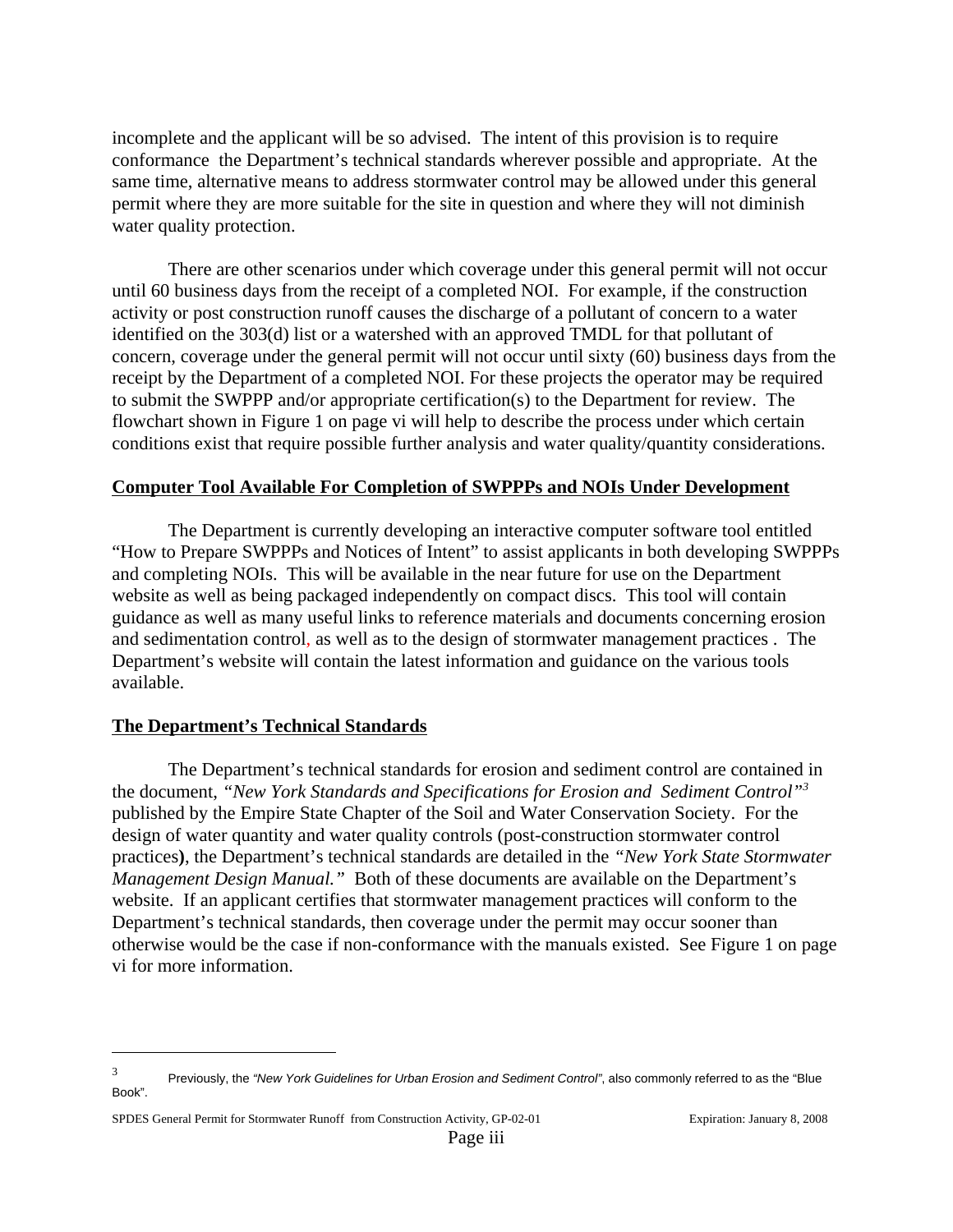# **Permit Valid for Any Size Disturbance**

This permit may be used for construction activities involving any amount of disturbed acreage, provided that all other eligibility conditions in subsection B of Part I are satisfactorily met (see page 2 of this permit). Thus, this permit may apply to activities identified under 40 CFR Part 122, subsection  $122.26(b)(14)(x)$  which are also referred to as "NPDES Phase 1 construction activities" involving soil disturbances of five (5) acres or more. This permit may also apply to activities identified under 40 CFR Part 122, subsection 122.26(b)(15) which are also referred to as "NPDES Phase 2 small construction activities" involving soil disturbances of between one (1) and five (5) acres. And, this permit may also apply to construction activities involving soil disturbances of less than one (1) acre if the Department determines that a SPDES permit is required pursuant to the ECL. In any and all cases, all of the eligibility provisions of this general permit must be met in order to gain coverage.

# **Notice of Termination**

After construction is completed as defined in the general permit (see Part II beginning on Page 7), cancellation of coverage is accomplished by the submittal of a Notice of Termination ("NOT"). Failure to submit a NOT may result in the continued obligation to pay a yearly Regulatory Fee established pursuant to Article 72 of the ECL and/or may be cause for suspension of permit coverage.

Previous versions of NOIs, NOTs and Notices of Intent, Transfer and Termination ("NOITT"s) cannot be used in conjunction with this general permit. There is a new NOI required for obtaining coverage under this general permit. Failure to include information identified as "mandatory" entries on the new NOI form may prevent and/or delay discharge authorization being sought under this permit.

The new NOT will also include an identification of any permanent structures that are being left on the site after stabilization occurs and after termination of permit coverage under this general permit. The NOT will also include a certification that the structures were constructed as described in the SWPPP and that an Operation and Maintenance ("O&M") manual has been prepared and has been made available to the owner of such permanent structures who is expected to conduct the necessary O&M over the life of the structure(s).

# **Ineligible Activities**

The submittal of a completed NOI and/or the payment of an annual regulatory fee by an applicant does not necessarily mean that an applicant is covered under this permit if the applicant is ineligible for coverage under this permit under the terms cited in Part I of this permit. In other words, submitting a completed NOI and paying an annual regulatory fee does not automatically gain an applicant permit coverage if the applicant is ineligible for coverage under this permit even if the Department fails to immediately inform the applicant of such ineligibility.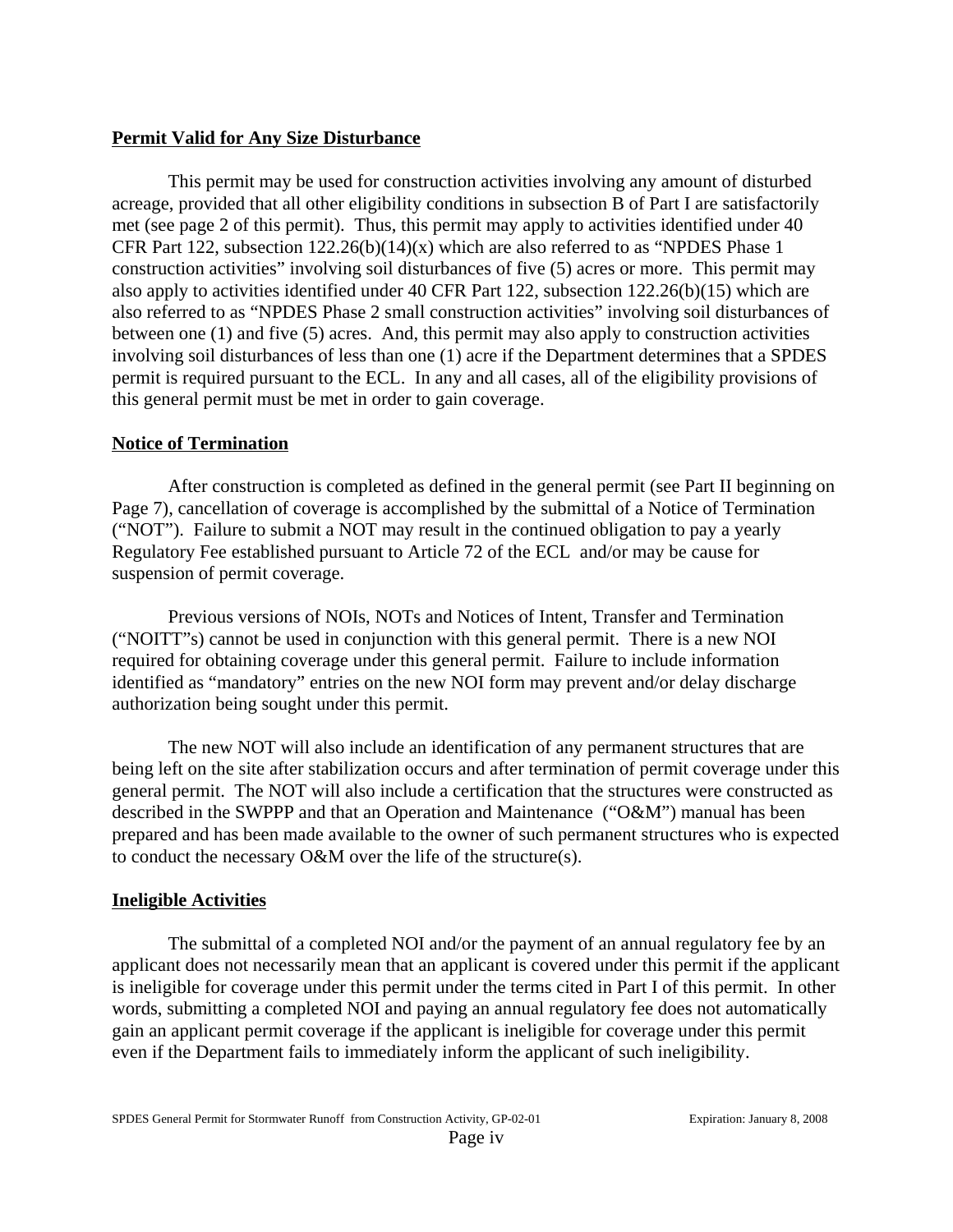# **Permit Expiration Date**

Coverage under this general permit is available January 8, 2003 and will expire five (5) years after issuance on January 8, 2008.

# **Activities Previously Covered Under GP-93-06**

In a separate proposal, the Department is also concurrently seeking to re-issue GP-93-06 with an expiration of August 1, 2003. The purpose of this action is to provide a transition period for permittees which have had SPDES permit coverage under GP-93-06 immediately prior to January 8, 2003, the effective date of GP-02-01. **Prior to August 1, 2003**, these activities will need to:

(1) stabilize their sites in accordance with GP-93-06 and submit an NOT; or, if necessary, (2) gain coverage under GP-02-01 by submitting a new NOI.

For **new** construction activities, coverage under GP-93-06 will not be available after the effective date of GP-02-01, January 8, 2003. Such discharges may be eligible for coverage under GP-02- 01 (see Part I.B. on page 2 of this permit).

# **Water Quality Violations Not Permitted**

This permit does not authorize any person to cause or contribute to a condition in contravention of any water quality standards that are contained in the Rules and Regulations of the State of New York (see Part I of this permit on page 2) even if the permittee is in compliance with all other provisions of this permit. Any violations of water quality standards may be considered by the Department to be violations of this permit and/or the ECL, including its accompanying regulations.

### **Other Department Permits**

Construction activities may also require other Department permits in addition to the coverage provided by this general permit including, but not limited to, dam safety**,** wetlands and stream protection. Such other Department permits must be obtained separately from coverage under this general permit. Further information concerning these permits should be sought from the Regional Permit Administrator at the appropriate Department regional office (See Appendix A on page 23).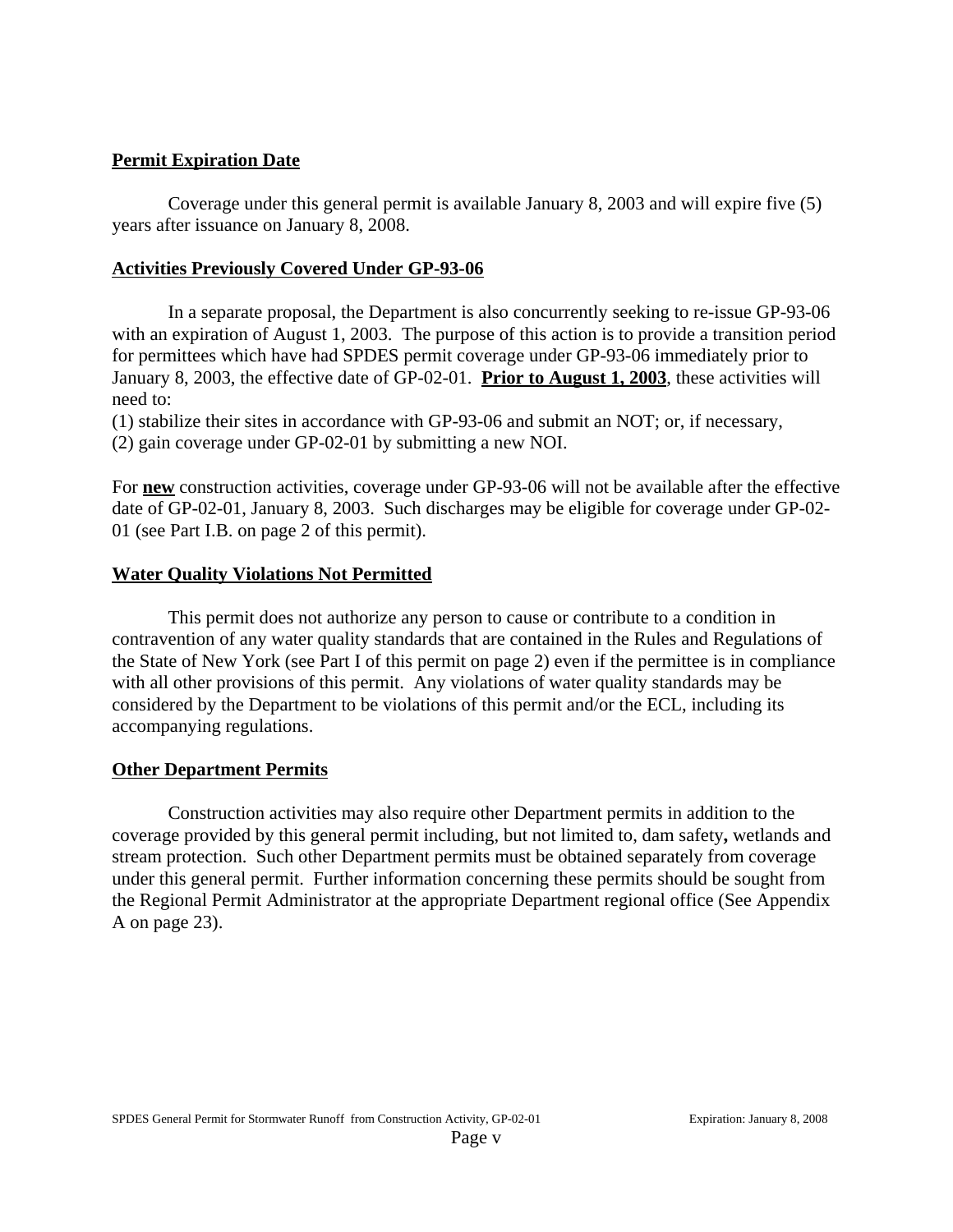#### **FIGURE 1**



#### **NOTES:**

1. Under any of the above conditions other environmental permits may be required. DEC may require permit for construction disturbance  $\leq 1$  acre on a case by case basis.

2. and the following exists: construction and/or stormwater discharges from the construction or post-construction site contain the pollutant of concern identified in the TMDL or 303(d) listing.

3. After receipt by DEC of completed application.

SPDES General Permit for Stormwater Runoff from Construction Activity, GP-02-01 Page vii

Expiration: January 8, 2008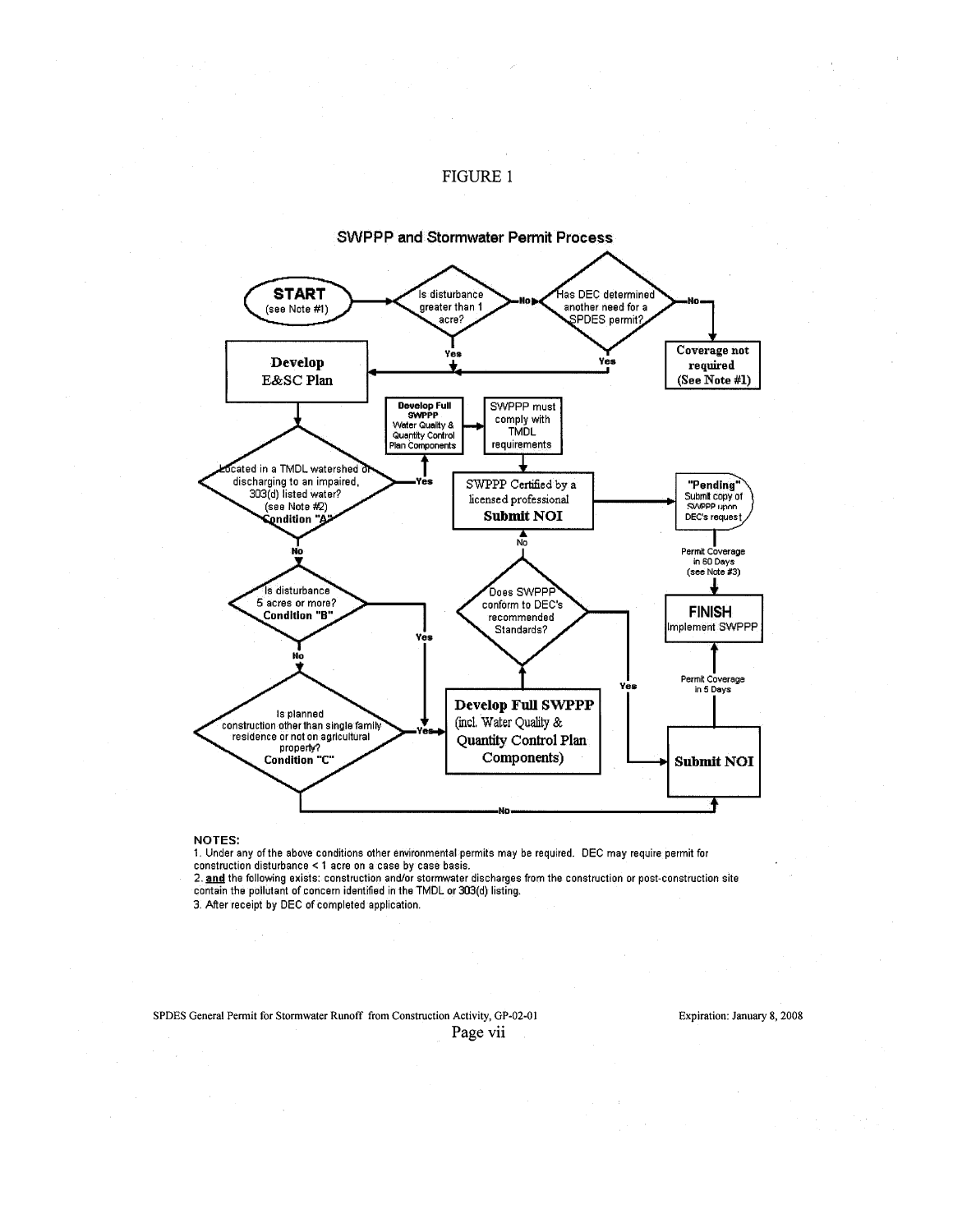### **NEW YORK STATE DEPARTMENT OF ENVIRONMENTAL CONSERVATION SPDES GENERAL PERMIT FOR STORMWATER DISCHARGES**

# **FROM CONSTRUCTION ACTIVITIES**

### **TABLE OF CONTENTS**

# Part I. COVERAGE UNDER THIS PERMIT (Page 2)

- A. Maintaining Water Quality (Page 2)
- B. Eligibility Under This General Permit (Page 2)<br>C. Activities Ineligible for Coverage Under This C
- Activities Ineligible for Coverage Under This General Permit (Page 3)
- D. Authorization Under This General Permit (Page 4)
- E. Deadlines for Notification (Page 6)

# Part II. TERMINATION OF COVERAGE (Page 7)

### Part III. STORMWATER POLLUTION PREVENTION PLANS ("SWPPPs")(Page 7) A. General (Page 7)

- - 1. SWPPP Preparation (Page 7)
	- 2. SWPPP Implementation (Page 8)
	- 3. Deadlines for SWPPP Preparation and Compliance (Page 8)
	- 4. Local Involvement (Page 9)
	- 5. Activities Previously Covered Under GP-93-06 (Page 9)
- B. Signature and SWPPP Review (Page 9)
- C. Keeping SWPPPs Current (Page 10)
- D. General Contents of SWPPP (Page 10)
	- 1. Standards for construction activities covered under this permit  $(Page 10)$
	- 2. Minimum SWPPP Components (Page 11)
	- 3. Site Assessment and Inspections (Page 14)
	- 4. Stabilization (Page 16)
	- 5. Maintenance (Page 16)
- E. Contractors (Page 17)

### Part IV. MONITORING, REPORTING AND RETENTION OF RECORDS (Page 17)

### Part V. STANDARD PERMIT CONDITIONS (Page 18)

- A. Duty to Comply (Page 18)
- B. Continuation of the Expired General Permit (Page 18)
- C. Penalties for Violations of Permit Provisions (Page 18)
- D. Need to Halt or Reduce Activity Not a Defense (Page 19)<br>E. Duty to Mitigate (Page 19)
- Duty to Mitigate (Page 19)
- F. Duty to Provide Information (Page 19)
- G. Other Information (Page 19)
- H. Signatory Requirements (Page 19)
- I. Property Rights (Page 20)
- J. Severability (Page 21)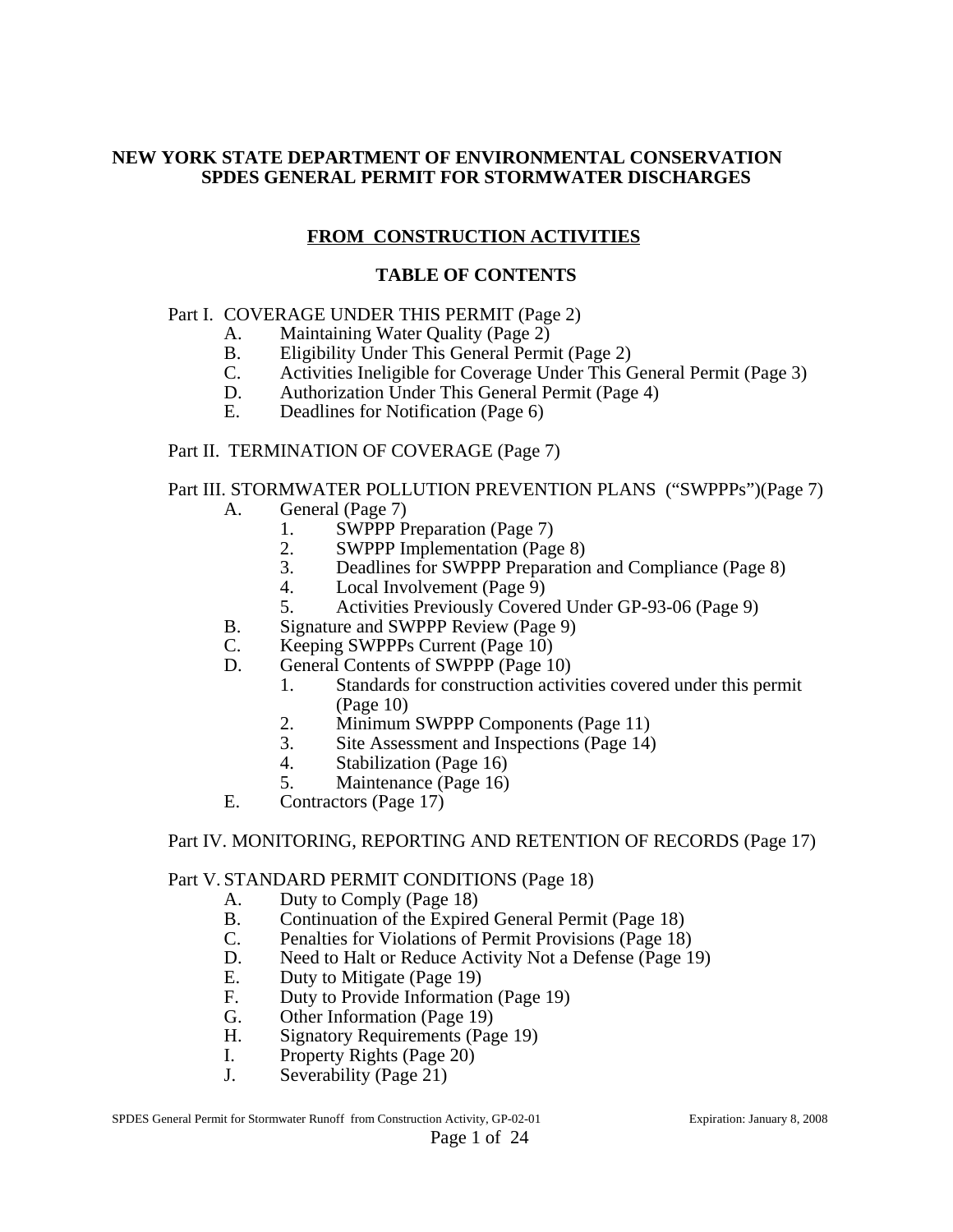- K. Denial of Coverage Under This Permit (Page 21)
- L. Proper Operation and Maintenance (Page 22)
- M. Inspection and Entry (Page 22)
- N. Permit Actions (Page 22)

APPENDIX A - List of NYS DEC Regional Offices (Page 23) APPENDIX B - Information Required of Construction Activities Identified Under Part I, subsection D.7. (Page 24)

# **Part I. COVERAGE UNDER THIS PERMIT**

 A. **Maintaining Water Quality** - It shall be a violation of this general permit and the Environmental Conservation Law ("ECL") for any discharge authorized by this general permit to either cause or contribute to a violation of water quality standards as contained in Parts 700 through 705 of Title 6 of the Official Compilation of Codes, Rules and Regulations of the State of New York including, but not limited to:

1. There shall be no increase in turbidity that will cause a substantial visible contrast to natural conditions;

2. There shall be no increase in suspended, colloidal and settleable solids that will cause deposition or impair the waters for their best usages; and

3. There shall be no residue from oil and floating substances, nor visible oil film, nor globules of grease.

# B. **Eligibility Under This General Permit**

1. This permit may authorize all discharges of stormwater from construction activity<sup>4</sup> to surface waters and groundwaters except for ineligible discharges identified under subparagraph C of this Part (see below). Discharge authorization under this permit requires the submittal of a completed NOI.

2. Except for non-stormwater discharges explicitly listed in the next paragraph, this permit only authorizes stormwater discharges from construction activities.

3. Notwithstanding paragraphs B.1 and B.2 above, the following nonstormwater discharges may be authorized by this permit: discharges from fire

This includes discharges of stormwater associated with industrial activity identified under 40 CFR Part 122, subsection 122.26(b)(14)(x), small construction activities identified under 40 CFR Part 122, subsection 122.26(b)(15) or any other stormwater from construction activities that are not otherwise ineligible for coverage under this permit (See Part I, subsection B beginning on page 2).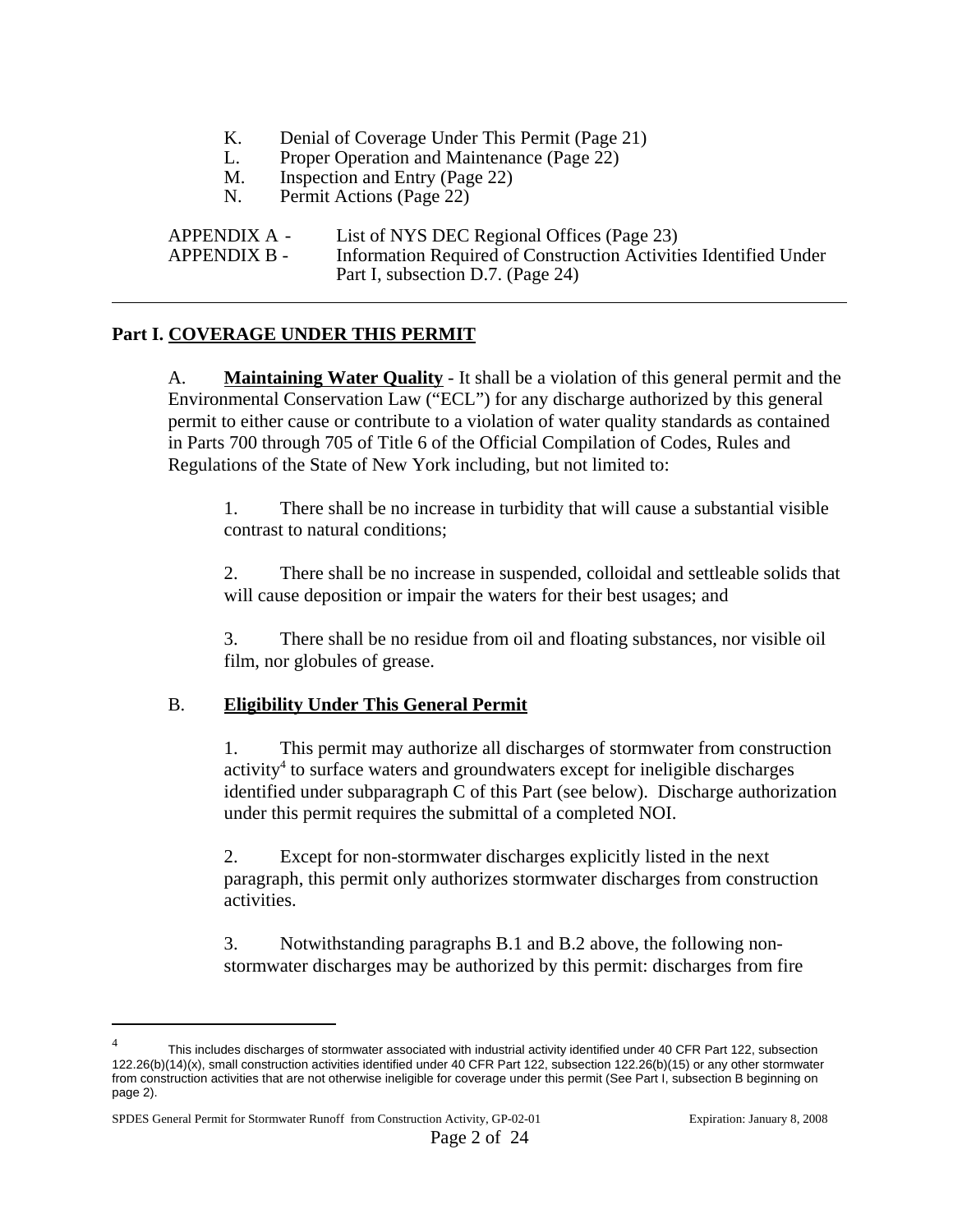fighting activities; fire hydrant flushings; waters to which cleansers or other components have **not** been added that are used to wash vehicles or control dust in accordance with the SWPPP, routine external building washdown which does not use detergents; pavement washwaters where spills or leaks of toxic or hazardous materials have not occurred (unless all spilled material has been removed) and where detergents are not used; air conditioning condensate; springs; and foundation or footing drains where flows are not contaminated with process materials such as solvents. For those entities required to obtain coverage under this general permit, and who discharge as noted in this paragraph, and with the exception of flows from fire fighting activities, these discharges must be identified in the SWPPP(see Part III beginning on Page 7). Under all circumstances, the permittee must still comply with water quality standards (see Part I, subsection A on Page 2).

C. **Activities Which Are Ineligible for Coverage Under This General Permit** - All of the following stormwater discharges from construction activities are **not** authorized by this permit:

1. Discharges after construction activities have been completed and the site has undergone final stabilization<sup>5</sup>;

2. Discharges that are mixed with sources of non-stormwater other than those expressly authorized under subsection B.3. of this Part (see page 3) and identified in the SWPPP required by this permit;

3. Discharges that are subject to an existing SPDES individual or general permit or which are required to obtain an individual or alternative general permit pursuant to Part V, subparagraph K (see page 21) of this permit;

4. Discharges that are likely to adversely affect a listed, or proposed to be listed, endangered or threatened species, or its critical habitat;

5. Discharges which are subject to an existing effluent (limitation) guideline addressing stormwater and/or process wastewater unless said guidelines are contained herein; or

6. Discharges which either cause or contribute to a violation of water quality standards adopted pursuant to the ECL and its accompanying regulations (See subsection A of Part I on page 2).

<sup>5</sup> "Final Stabilization" means that all soil disturbing activities at the site have been completed, and that a uniform perennial vegetative cover with a density of 80% has been established or equivalent stabilization measures (such as the use of mulches or geotextiles) have been employed on all unpaved areas and areas not covered by permanent structures.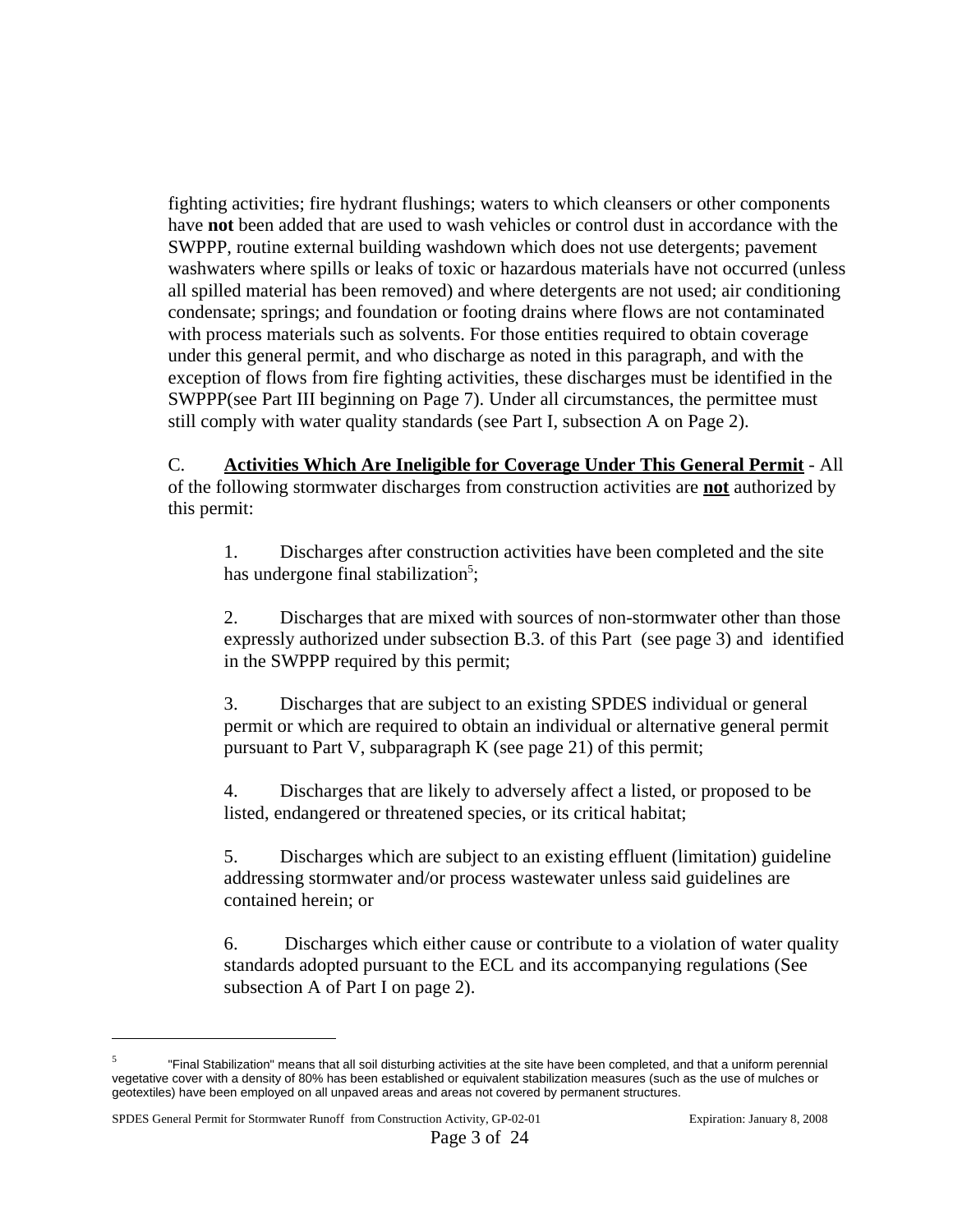# D. **Authorization Under This General Permit**

1. An operator<sup>6</sup> must submit a completed NOI form in order to be authorized to discharge under this general permit. The NOI form shall be one which is associated with this general permit, signed in accordance with Part V. H.(see Page 19) of this permit and submitted to the address indicated on the NOI form. NOIs and NOITTs used in association with either previous or other general permits are not valid for obtaining coverage under this general permit. The submittal of an NOI is an affirmation to the operators' understanding and belief that the activity is eligible for coverage under this permit and that a SWPPP has been prepared and will be implemented in accordance with Part III of this permit.

2. All contractors and subcontractors of the operator identified under Part III.E.1 (see page 17) must provide the certification cited under Part III.E.2 (see page 17). Such certifications shall become part of the SWPPP for the construction activity covered under this general permit.

3. Unless notified by the Department to the contrary, operators who are eligible for coverage under this permit **and** who submit an NOI in accordance with the requirements of this permit, may be authorized to discharge stormwater from construction activities under the terms and conditions of this permit, and in accordance with the following timetable:

- a. For construction activities which:
	- (1) develop a SWPPP in conformance with the Department's technical standards (See subsection D of Part III on page 10), and do not or will not discharge a pollutant of concern to an impaired water or a TMDL watershed;
	- **or**
	- (2) as of the effective date of this general permit, GP-02-01, have obtained coverage under, and are operating in compliance with, GP-93-06; and do not or will not discharge a pollutant of concern to an impaired water or a TMDL watershed;

authorization to discharge under this permit may occur five (5) business days after the date on which the NOI is received by the Department.

For the purposes of this permit, the term "operator" means the person, persons, or legal entity which owns or leases the property on which the construction activity is occurring. Also, see Part V., subsection H. on page 19 of this permit.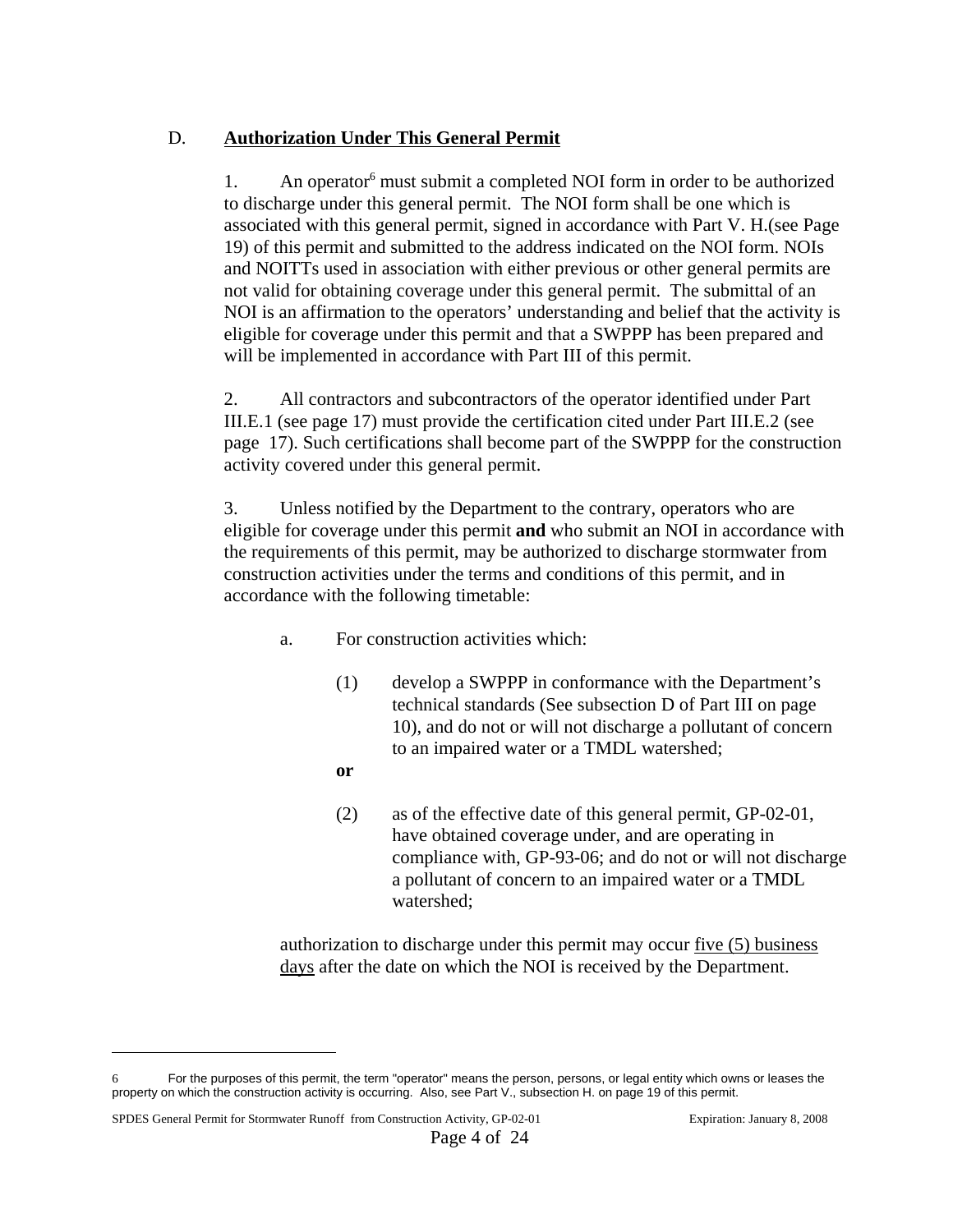b. For activities which do not comply with the preceding subsection (i.e. Part I.D.3.a.), authorization to discharge under this permit will begin no sooner than sixty (60) business days from the receipt of the completed NOI unless notified differently by the Department pursuant to Part V, subsection K of this permit (see page 21). For activities not satisfying Part I.D.3.a.(1) above, or for construction site runoff subject to a TMDL (see Figure 1 on page vi), the SWPPP must be prepared by a licensed/certified professional<sup>7</sup> and include a certification stating that the SWPPP has been developed in a manner which will assure compliance with water quality standards (see Part I.A.) and with the substantive intent of this permit.

c. For construction activities which are subject to a sixty-day period provision identified in the preceding subparagraph b., the SWPPP shall include each of the components identified in Part III.A.1.b. (see page 8).

4. At its sole discretion, the Department may deny or terminate coverage under this permit and require coverage under another SPDES permit at any time based on a review of the NOI, the SWPPP or other relevant information (see Part V, subsection K of this permit on page 21).

5. A copy of the NOI and a brief description of the project shall be posted at the construction site in a prominent place for public viewing.

6. A signed copy of the NOI, the SWPPP, and any reports required by this permit shall also be submitted concurrently to the local governing body and any other authorized agency<sup>8</sup> having jurisdiction or regulatory control over the construction project.

7. New stormwater discharges from construction activities that require any other Uniform Procedures Act permit (Environmental Conservation Law, 6 NYCRR Part 621) cannot be covered under this general permit until the other required permits are obtained. Upon satisfaction of the State Environmental Quality Review Act ("SEQRA") for the proposed action and issuance of necessary permits, the applicant may submit an NOI to obtain coverage under this general

A "licensed/certified professional" means a person currently licensed to practice engineering in New York State or is a Certified Professional in Erosion and Sediment Control (CPESC).

<sup>8</sup> For the purposes of this general permit, "any other authorized agency" shall include any local, regional, or state entity or agency except the Department which has authority to review stormwater discharge from the project, including authority under any approved watershed protection plan or regulations.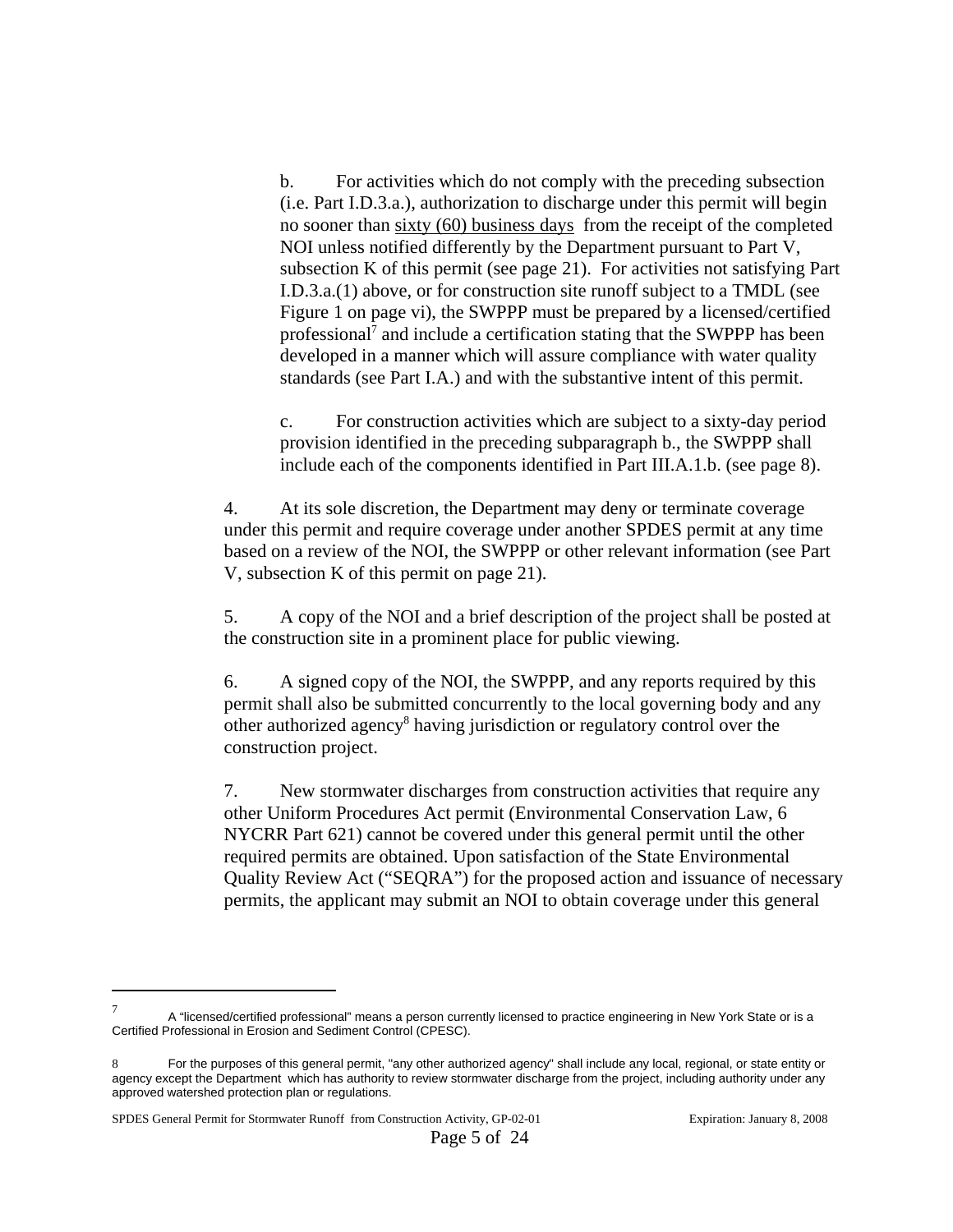permit.<sup>9</sup> In order to facilitate the Department's review of a multi-permitted project, an applicant should submit, at a minimum, a copy of the SWPPP which contains the information specified in Appendix B (see page 24). This information will assist the Department in determining whether or not coverage under this general permit or another SPDES permit is the more appropriate option. The Department may also require the submission of additional information in order to determine the SWPPP's conformance with the Department's technical standards.

8. Upon renewal of this general permit or issuance of a new general permit, the permittee is required to notify the Department of its intent to be covered by the new general permit. Coverage will continue under this permit for its term unless action is taken to terminate permit coverage as provided elsewhere in this permit. See also Part V. subsection B. on page 18 of this permit.

9. In the event of a transfer of ownership or responsibility for stormwater runoff, there can be no "automatic" transfer of permit coverage from one permittee to the next without appropriate notification from the dischargers. The former permittee must submit an NOT and notify the new discharger of the possible need for the new discharger to submit a new NOI (see Section E, subparagraph 2 below).

# E. **Deadlines for Notification**

1. Operators who intend to obtain coverage under this general permit for stormwater runoff from construction activities must submit an NOI in accordance with the requirements of this Part at least five (5), or sixty (60) business days, as appropriately determined from Part I, Section D.3 (see page 4) prior to the commencement of construction<sup>10</sup> activities.

2. For stormwater runoff from construction activities where the operator changes, a new NOI must be submitted by the new operator in accordance with the requirements of this permit. The former operator must submit a NOT in accordance with Part II (see page 7) of this permit and notify the new operator of the requirement to submit a new NOI to obtain coverage under this permit. The new operator must also review and sign the SWPPP in accordance with Part III.B.(see page 9) and continue implementation of the SWPPP as required by this

The purposes of this subsection is to assure that the requirements of SEQRA are fulfilled, if necessary, before any discharge authorization under this general permit is granted.

 $10$  "Commencement of Construction" means the initial disturbance of soils associated with clearing, grading, or excavating activities, or other construction activities.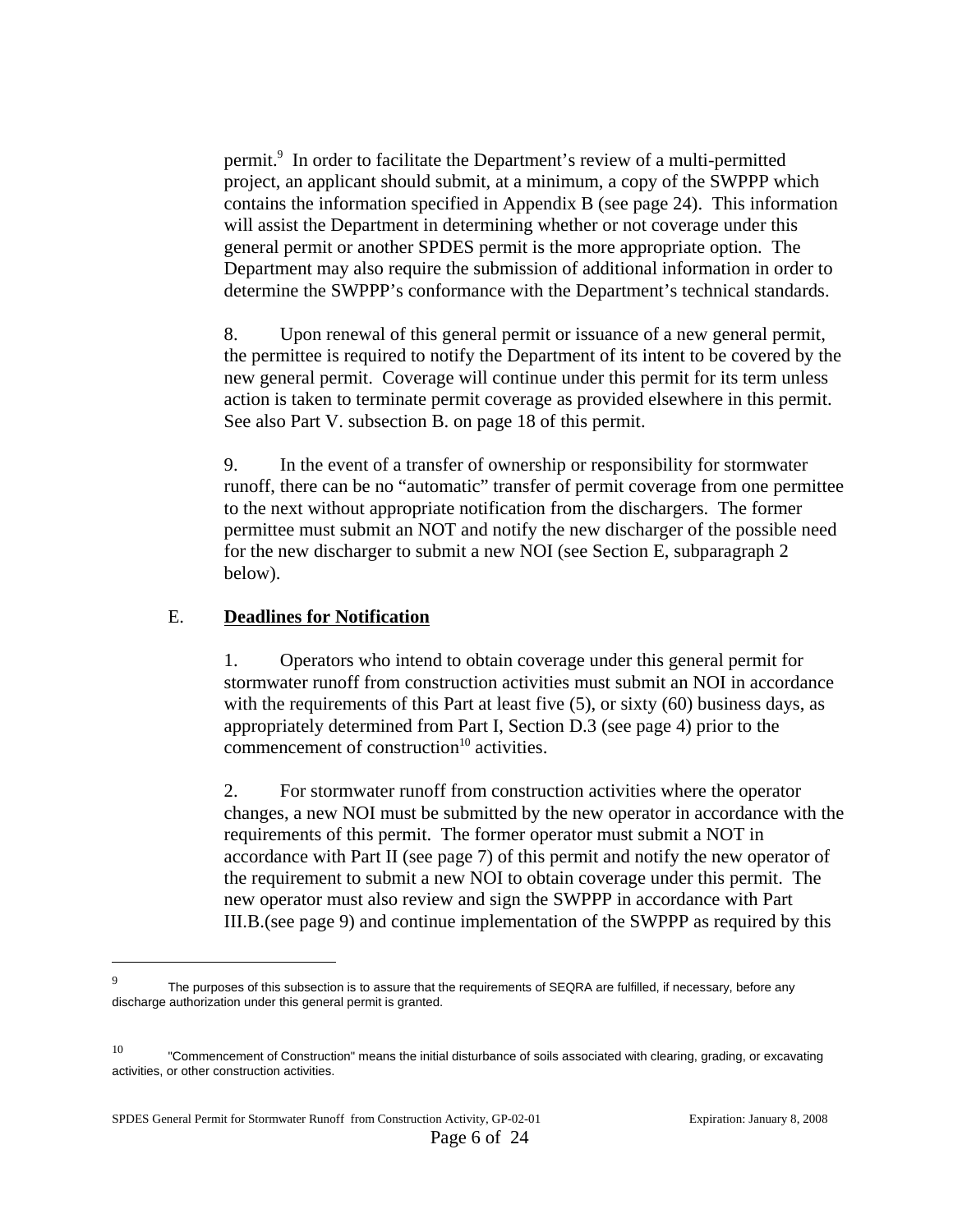permit.

### Part II. TERMINATION OF COVERAGE<sup>11</sup>

Where a site has been finally stabilized, the operator must submit a NOT form prescribed by the Department for use with this general permit. The NOT shall be signed in accordance with Part V. H.(see page 19) of this permit and submitted to the address indicated on the approved NOT form.

The permittee must identify all permanent stormwater management structures that have been constructed and provide the owner(s) of such structures with a manual describing the operation and maintenance practices that will be necessary in order for the structure to function as designed after the site has been stabilized. The permittee must also certify that the permanent structure(s) have been constructed as described in the SWPPP.

# **Part III. STORMWATER POLLUTION PREVENTION PLANS ("SWPPP"s)**

### A. **General**

### 1. **SWPPP Preparation**

a. A SWPPP shall be developed by the operator for construction activities at each site to be covered by this permit, prior to the initiation of activities requiring coverage under this permit. SWPPPs shall be prepared in accordance with sound engineering practices. The SWPPP shall identify potential sources of pollution which may reasonably be expected to affect the quality of stormwater discharges. In addition, the SWPPP shall describe and ensure the implementation of practices which will be used to reduce the pollutants in stormwater discharges and to assure compliance with the terms and conditions of this permit. Operators are encouraged to have their SWPPP reviewed for adequacy and completeness by the local soil and water conservation district ("SWCD") and/or other professionals qualified in erosion and sediment control practices<sup>12</sup> and stormwater management. Moreover, if the construction activity is identified under Part I, subsection D.3.b. (See page 5), or for construction site runoff subject to a TMDL (see Figure 1 on page vi), the SWPPP must include a certification by a licensed/certified professional.

 $11$  Submittal of an NOT will terminate coverage under this general permit and will also remove the permittee from subsequent billings of the annual regulatory fee levied under Article 72 of the ECL.

 $12$  For example, CPESC, Inc. administers a certified program of individuals under its CPESC (Certified Professional in Erosion and Sediment Control) program which is sponsored by the International Erosion Control Association (IECA) and the Soil and Water Conservation Society (SWCS) and is endorsed by USDA - Natural Resources Conservation Service. CPESC, Inc. also administers the CPSWQ (Certified Professional in Stormwater Quality) program.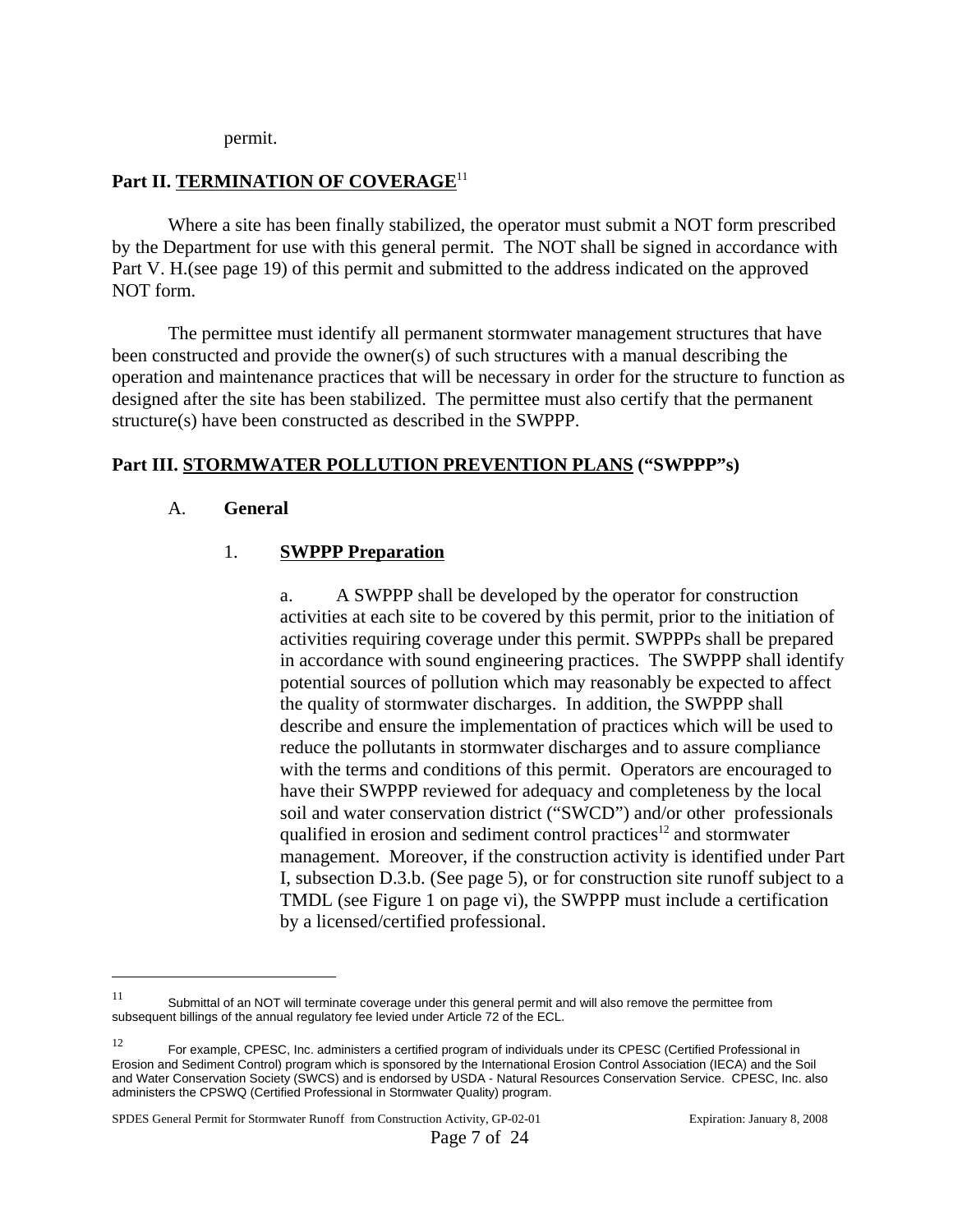b. All SWPPPs shall include erosion and sediment controls. For construction activities meeting either Condition "A", "B" or "C" described below, the SWPPP shall also include water quantity and water quality controls (post-construction stormwater control practices).(see Part III. D.).

> (1) Condition  $\overline{A}$  - Construction site or post construction runoff discharging a pollutant of concern to either an impaired water identified on DEC's 303(d) list or a TMDL watershed for which pollutants in stormwater have been identified as a source of the impairment.

> (2) Condition B - Construction site runoff from Phase 1 construction activities (construction activities disturbing five (5) or more acres) identified under 40 CFR Part 122, §122.26(b)(14)(x).

> (3) Condition C - Construction site runoff from construction activity disturbing between one (1) and five (5) acres of land during the course of the project, exclusive of the construction of single family residences and construction activities at agricultural properties.

2. **SWPPP Implementation** - Operators are responsible for implementing the provisions of the SWPPP and ensuring that all contractors and subcontractors who perform professional services at the site provide certification of the SWPPP in accordance with Part I.D.2. (see page 4) and Part III.E.2. (see page 17) of this permit. All contractors and subcontractors identified in the SWPPP in accordance with Part III.E.1. (see page 17) of this permit must agree to implement applicable provisions of the SWPPP and satisfy the certification requirement of Part III.E.2. (see page17). However, contractors and subcontractors who are not operators, as defined in this permit (see page 4), are not required to submit a NOI in addition to the NOI submitted by the operator.

3. **Deadlines for SWPPP Preparation and Compliance** - The SWPPP must be developed prior to the submittal of an NOI and provide for compliance with the terms and schedule of the SWPPP beginning with the initiation of construction activities. The operator shall also certify in the SWPPP that all appropriate stormwater control measures will be in place before commencement of construction of any segment of the project that requires such measures.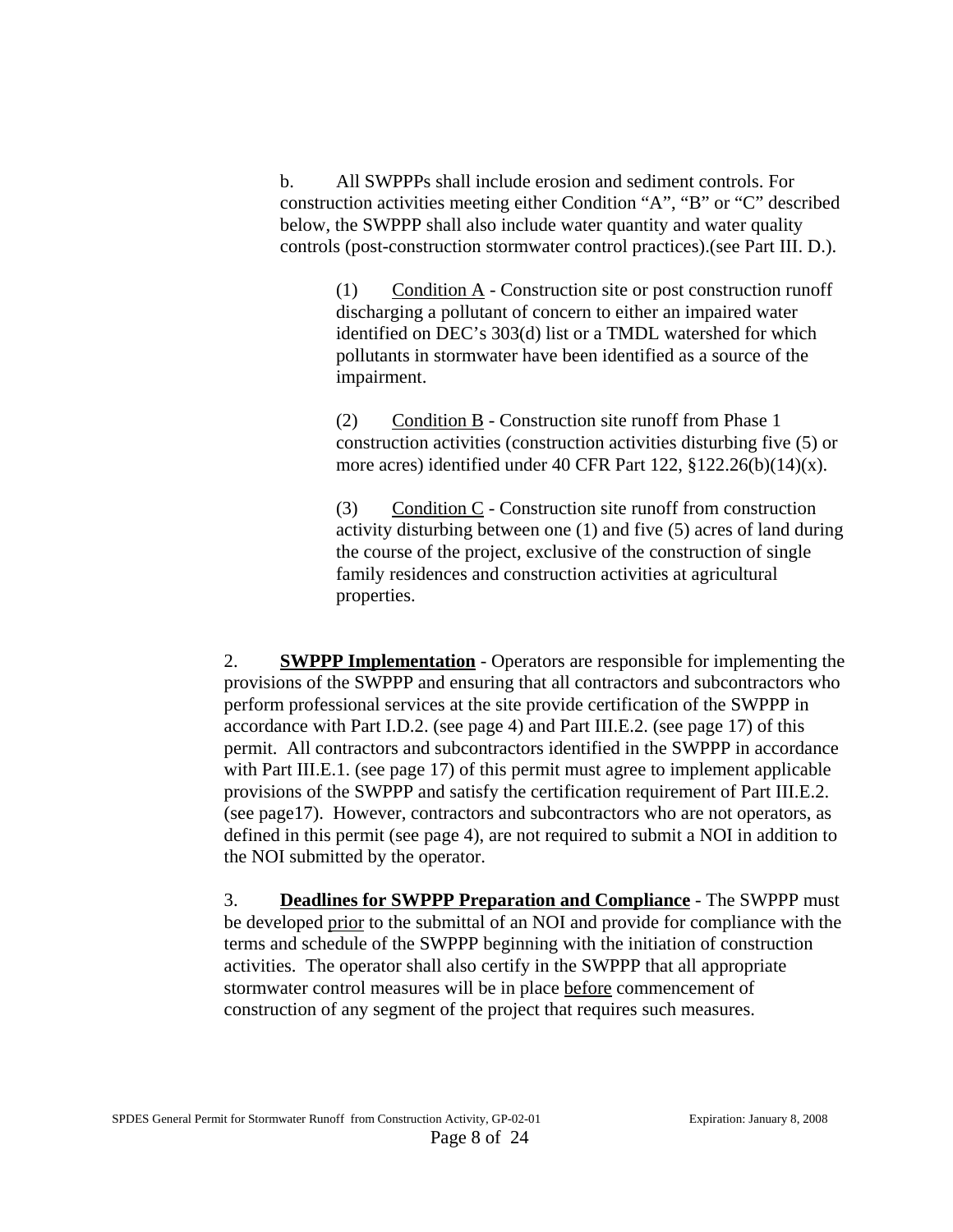4. **Local Requirements** - Developing a SWPPP that complies with the requirements listed herein does not relieve an operator from the obligation of complying with stormwater management requirements of the local government having jurisdiction over the project.

5. **Activities Previously Covered Under GP-93-06** - For construction activities which are covered by GP-93-06 as of the effective date of this permit (GP-02-01), the continued implementation of their SWPPP that was developed and implemented in accordance with GP-93-06 is acceptable until such time as:

(a) an NOT is submitted;

(b) the Department notifies them otherwise in accordance with this permit, including Part V, subsection K (see page 21); or

(c) this permit expires.

# B. **Signature and SWPPP Review**

1. The SWPPP shall be signed in accordance with Part V. H.(see page 19), and be retained at the site where the construction activity occurs in accordance with Part IV (see retention of records on page 17) of this permit.

2. The permittee shall submit a copy of the SWPPP and any amendments thereto to the local governing body and any other authorized agency having jurisdiction or regulatory control over the construction activity. The operator shall make SWPPPs available upon request to the Department and any local agency having jurisdiction; or in the case of a stormwater discharge associated with industrial activity which discharges through a municipal separate storm sewer system, to the municipal operator of the system.

3. The Department, or its authorized representative, may notify the permittee at any time that the SWPPP does not meet one or more of the minimum requirements of this permit. Such notification shall identify those provisions of the permit which are not being met by the SWPPP and identify which provisions of the SWPPP require modifications in order to meet the minimum requirements of this permit. Within seven (7) days of such notification, (or as otherwise provided by the Department) the permittee shall make the required changes to the SWPPP and shall submit to the Department a written certification that the requested changes have been made. Notwithstanding the foregoing, the Department reserves all rights to enforce the terms of the ECL.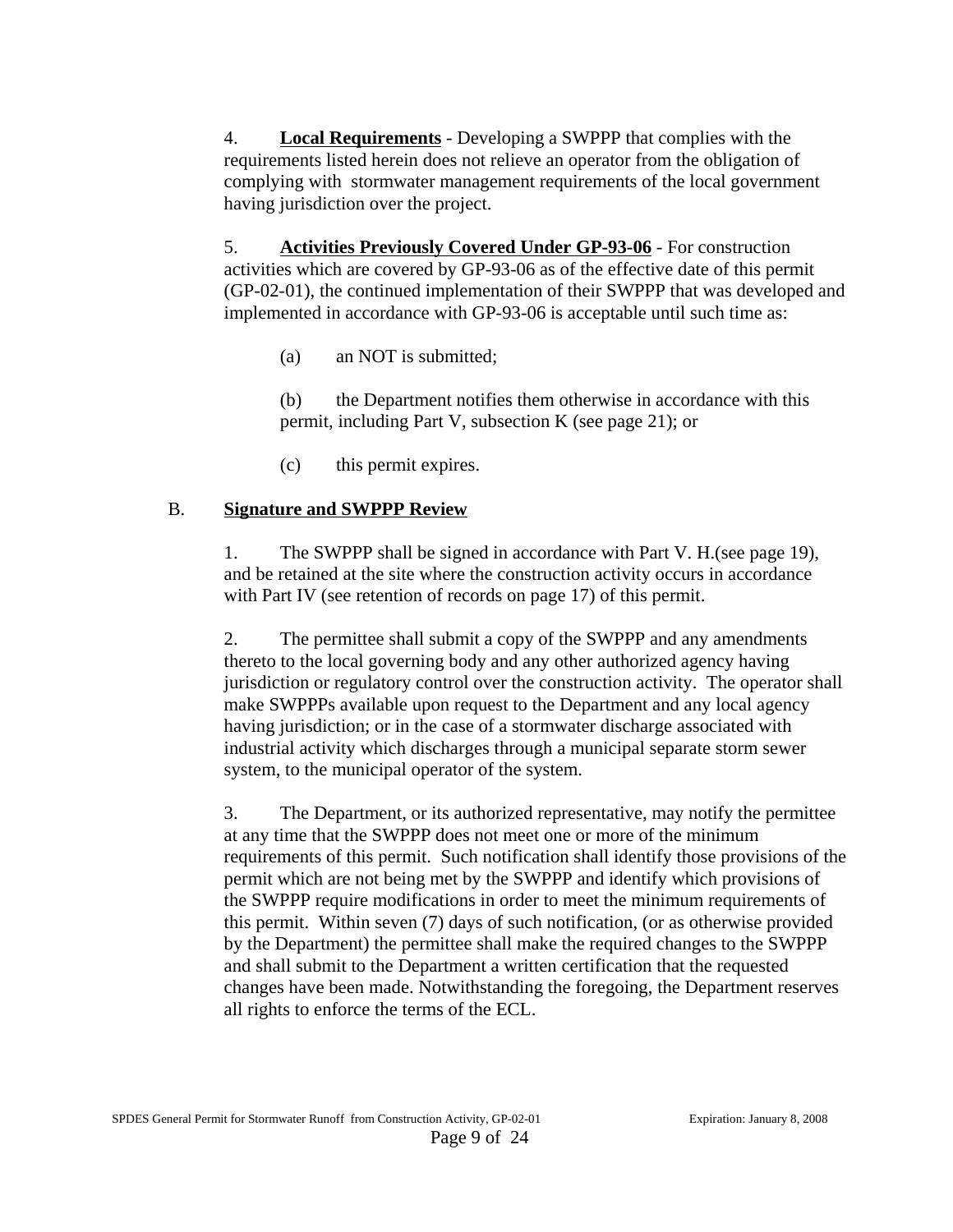C. **Keeping SWPPPs Current** - The permittee shall amend the SWPPP whenever:

1. There is a significant change in design, construction, operation, or maintenance which may have a significant effect on the potential for the discharge of pollutants to the waters of the United States and which has not otherwise been addressed in the SWPPP; or

2. The SWPPP proves to be ineffective in:

a. Eliminating or significantly minimizing pollutants from sources identified in the SWPPP required by this permit, or

b. Achieving the general objectives of controlling pollutants in stormwater discharges from permitted construction activity.

3. Additionally, the SWPPP shall be amended to identify any new contractor or subcontractor that will implement any measure of the SWPPP (see Part III.E, page 17 below). Amendments to the SWPPP may be reviewed by the Department in the same manner as provided by Part III.B (see page 9 above).

# D. **General Contents of SWPPPs** -

**1. Standards for construction activities covered under this permit** - The Department's technical standards for erosion and sediment controls are detailed in the "*New York Standards and Specifications for Erosion and Sediment Control*"13 published by the Empire State Chapter of the Soil and Water Conservation Society. For the design of water quality and water quantity controls (post-construction stormwater control practices), the Department's technical standards are detailed in the "*New York State Stormwater Management Design Manual.*"

If an operator certifies that the SWPPP has been developed in conformance with the Department's technical standards referenced above, they may obtain coverage under this general permit in five (5) business days from the Department's receipt of the NOI, provided the construction activity does not meet Condition A in Part III.A.1.b. For SWPPPs which will not conform with the Department's technical standards, the SWPPP must be prepared by a licensed/certified professional and include a certification stating that the SWPPP has been developed in a manner which will assure compliance with the State's water quality standards and with the substantive intent of this permit. In addition, coverage under this general permit will not begin until sixty (60) business days from the receipt of a completed NOI.

<sup>13</sup> Previously, the "*New York Guidelines for Urban Erosion and Sediment Control*," also commonly referred to as the "Blue Book."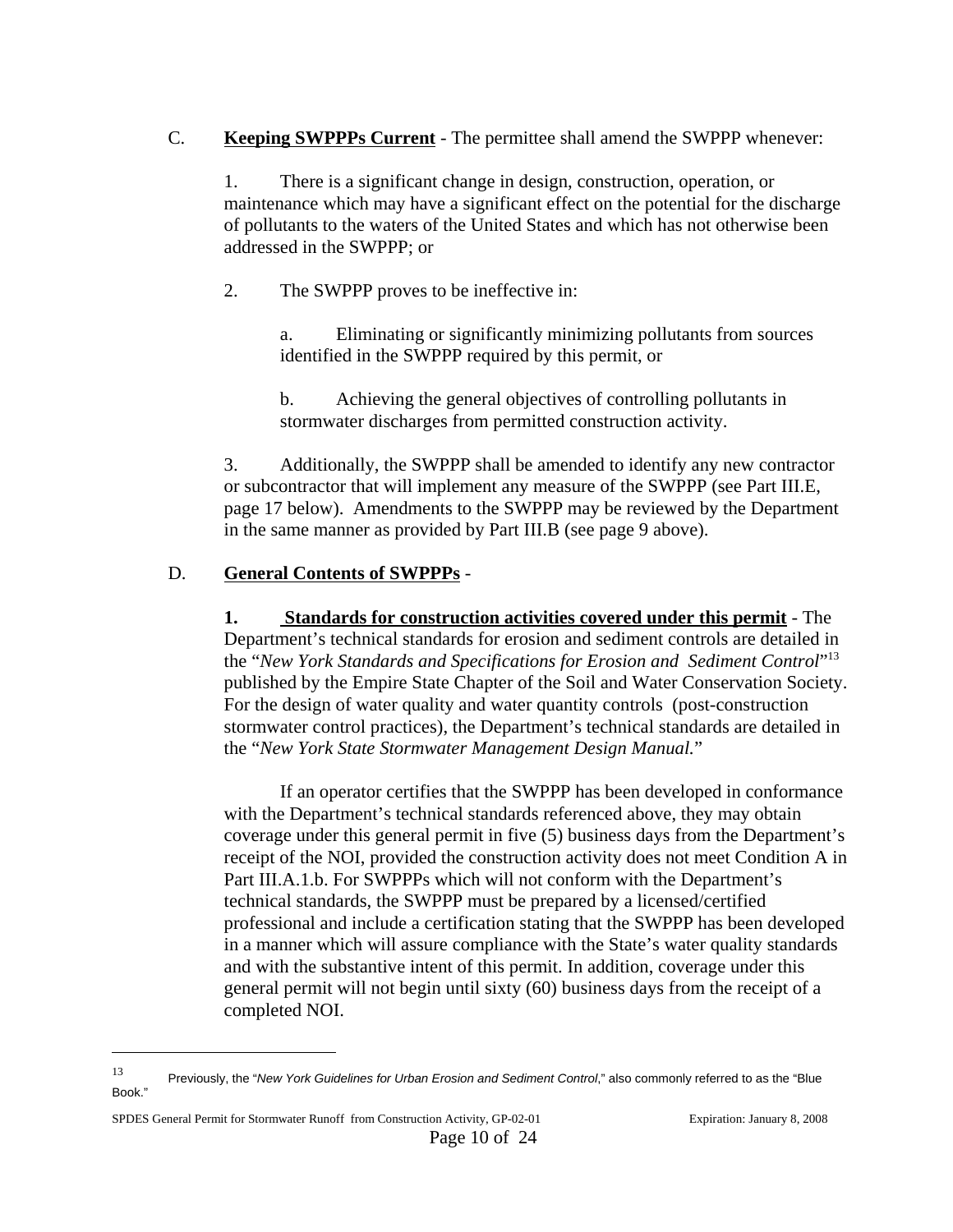**2. Minimum SWPPP Components** SWPPPs prepared pursuant to this general permit shall present fully designed and engineered stormwater management practices with all necessary maps, plans and construction drawings. The SWPPP must, at a minimum, include the following:

a. For all construction activities subject to this general permit **-**

(1). provide background information about the scope of the project, including the location, type and size of project.

(2) provide a site map/construction drawing(s) for the project, including a general location map. At a minimum, the site map should show the total site area; all improvements; areas of disturbance; areas that will not be disturbed; existing vegetation; onsite and adjacent off-site surface water(s), wetlands and drainage patterns that could be affected by the construction activity; existing and final slopes; locations of off-site material, waste, borrow or equipment storage areas; and location(s) of the stormwater discharge(s);

(3) provide a description of the soil(s) present at the site;

(4) provide a construction phasing plan describing the intended sequence of construction activities, including clearing and grubbing, excavation and grading, utility and infrastructure installation and any other activity at the site that results in soil disturbance. Consistent with the New York Guidelines for Urban Erosion and Sediment Control, there shall not be more than five (5) acres of disturbed soil at any one time without prior written approval from the Department;

(5) provide a description of the pollution prevention measures that will be used to control litter, construction chemicals and construction debris from becoming a pollutant source in the storm water discharges;

(6) provide a description of construction and waste materials expected to be stored on-site with updates as appropriate, and a description of controls to reduce pollutants from these materials including storage practices to minimize exposure of the materials to storm water, and spill prevention and response;

(7) describe the temporary and permanent structural and vegetative measures to be used for soil stabilization, runoff control and sediment control for each stage of the project from initial land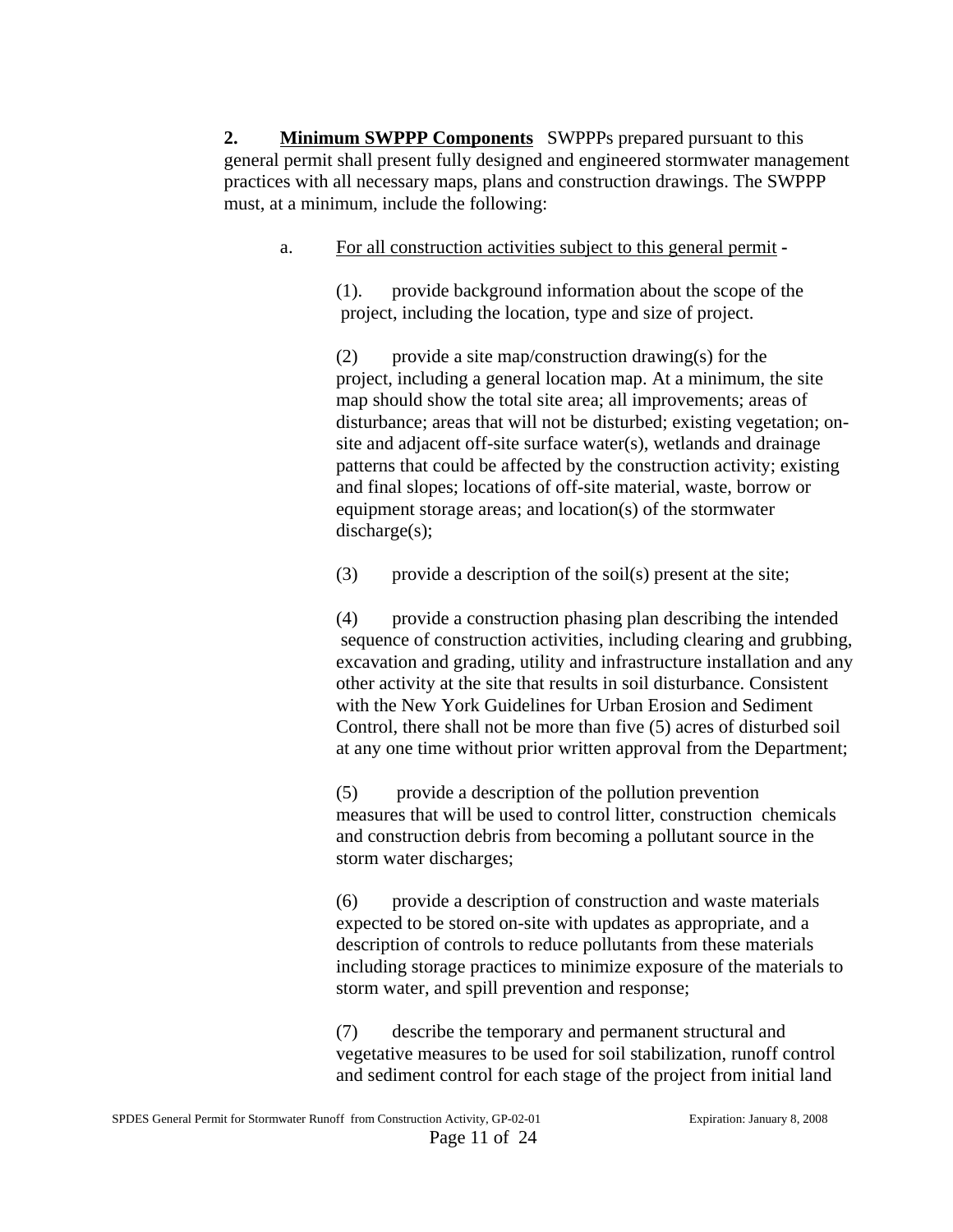clearing and grubbing to project close-out;

(8) identify and show on a site map/construction drawing(s) the specific location(s), size(s), and length(s) of each erosion and sediment control practice;

(9) provide the dimensions, material specifications and installation details for all erosion and sediment control practices, including the siting and sizing of any temporary sediment basins;

(10) identify temporary practices that will be converted to permanent control measures;

(11) provide an implementation schedule for staging temporary erosion and sediment control practices, including the timing of initial placement and the duration that each practice should remain in place;

(12) provide a maintenance schedule to ensure continuous and effective operation of the erosion and sediment control practices;

(13) provide the names(s) of the receiving water(s);

(14) provide a delineation of SWPPP implementation responsibilities for each part of the site;

(15) provide a description of structural practices to divert flows from exposed soils, store flows, or otherwise limit runoff and the discharge of pollutants from exposed areas of the site to the degree attainable; and

(16) provide any existing data that describes the stormwater runoff characteristics at the site.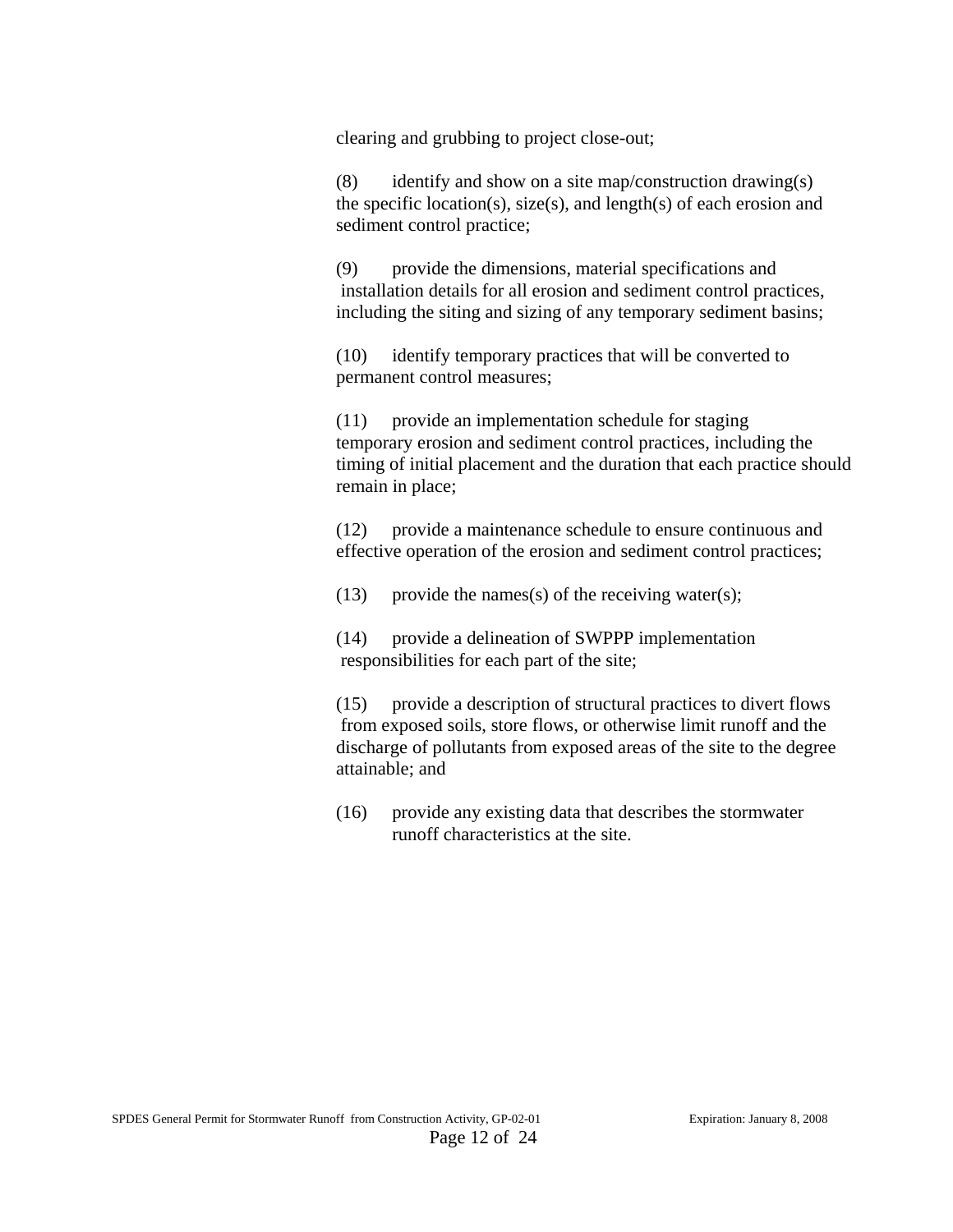b. For construction activities meeting Condition A, B or C in Part III.A.1.b.

> (1) provide all the information required in Parts III.D.2.a.1 - 16 above;

(2) provide a description of each post-construction stormwater control practice;

(3) identify and show on a site map/construction drawing(s) the specific location(s) and size(s) of each post-construction stormwater control practice;

(4) provide a hydrologic and hydraulic analysis for all structural components of the stormwater control system for the applicable design storms;

(5) provide a comparison of post-development stormwater runoff conditions with pre-development conditions;

(6) provide the dimensions, material specifications and installation details for each post-construction stormwater control practice;

(7) provide a maintenance schedule to ensure continuous and effective operation of each post-construction stormwater control practice.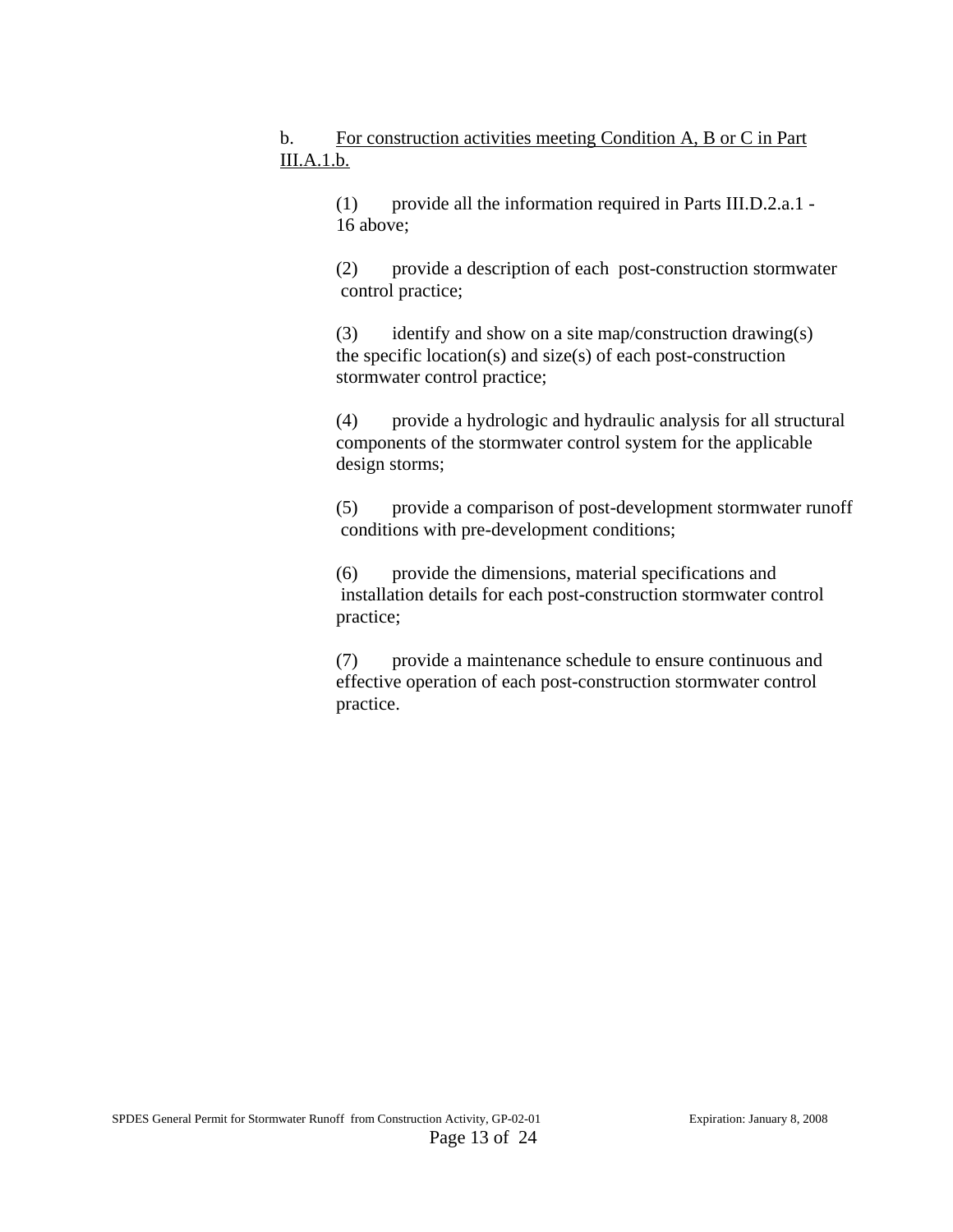**The following three subsections, Part III.D. 3. through Part III.D. 5., apply only to construction activities covered under this general permit which meet Conditions "A" , "B"14 or "C" in Part III. A.1.b.** Beginning with Part III.E. below (see page 17) the requirements set forth therein apply to all permittees covered under this permit.

# **3**. **Site Assessment and Inspections** -

a. The operator shall have a qualified professional<sup>15</sup> conduct an assessment of the site prior to the commencement of construction and certify in an inspection report that the appropriate erosion and sediment controls described in the SWPPP and required by Part III.D. (see page 10) of this permit have been adequately installed or implemented to ensure overall preparedness of the site for the commencement of construction. Following the commencement of construction, site inspections shall be conducted by the qualified professional at least every 7 calendar days and within 24 hours of the end of a storm event of 0.5 inches or greater. During each inspection, the qualified professional shall record the following information:

> (1) On a site map, indicate the extent of all disturbed site areas and drainage pathways. Indicate site areas that are expected to undergo initial disturbance or significant site work within the next 14-day period;

(2) Indicate on a site map all areas of the site that have undergone temporary or permanent stabilization;

(3) Indicate all disturbed site areas that have not undergone active site work during the previous 14-day period;

(4) Inspect all sediment control practices and record the approximate degree of sediment accumulation as a percentage of the sediment storage volume (for example, 10 percent, 20 percent, 50 percent);

(5) Inspect all erosion and sediment control practices and record all maintenance requirements such as verifying the integrity of barrier or diversion systems (earthen berms or silt fencing) and

<sup>14</sup> Condition "B" includes construction activities covered under GP-93-06 and, therefore, are subject to Part III.D.3 through Part III.D. 5.

<sup>15</sup> "Qualified professional" means a person knowledgeable in the principles and practice of erosion and sediment controls, such as a licensed professional engineer, Certified Professional in Erosion and Sediment Control (CPESC), or soil scientist.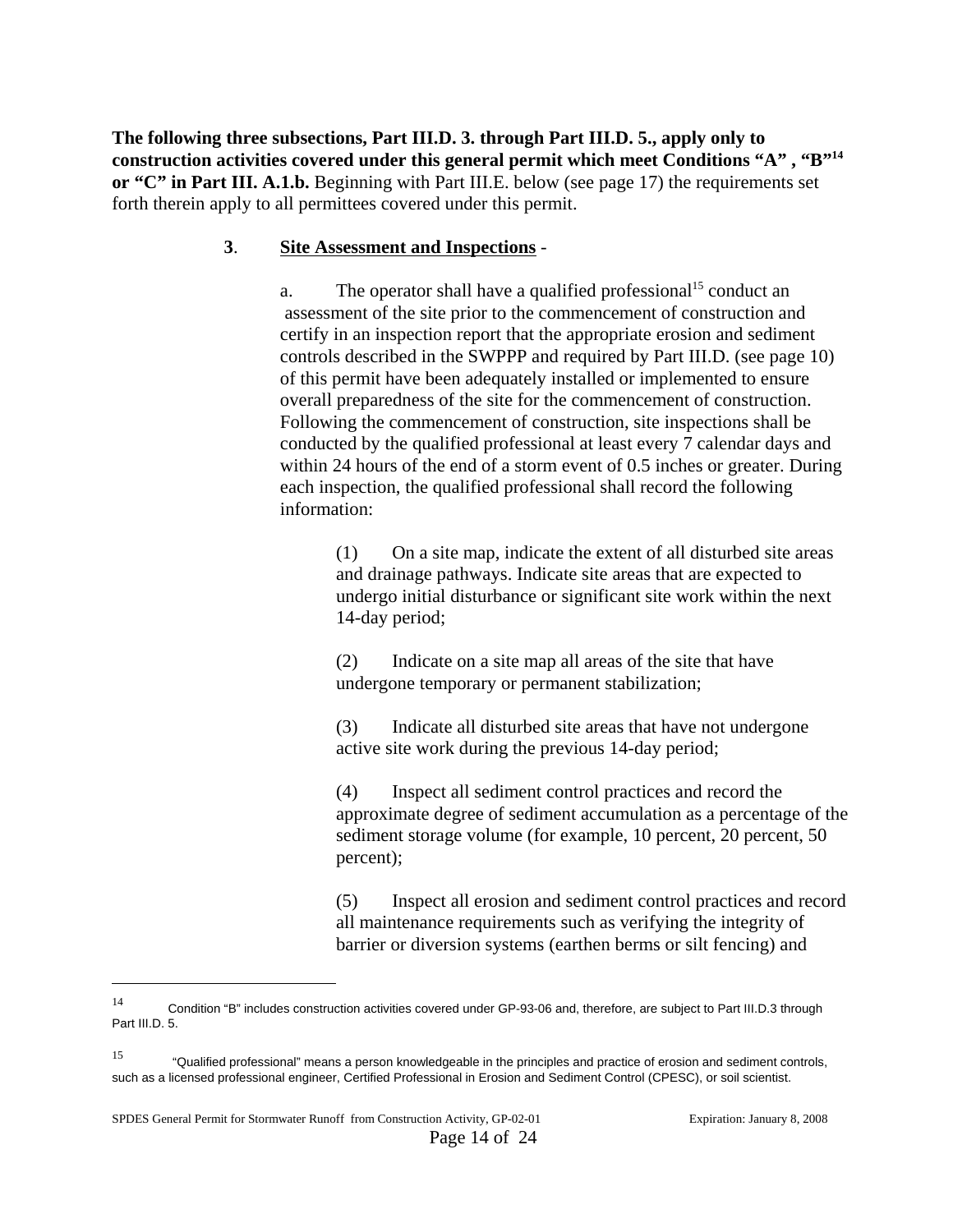containment systems (sediment basins and sediment traps). Identify any evidence of rill or gully erosion occurring on slopes and any loss of stabilizing vegetation or seeding/mulching. Document any excessive deposition of sediment or ponding water along barrier or diversion systems. Record the depth of sediment within containment structures, any erosion near outlet and overflow structures, and verify the ability of rock filters around perforated riser pipes to pass water;

and

(6) All deficiencies that are identified with the implementation of the SWPPP.

b. The operator shall maintain a record of all inspection reports in a site log book. The site log book shall be maintained on site and be made available to the permitting authority upon request. Prior to the commencement of construction,<sup>16</sup> the operator shall certify in the site log book that the SWPPP, prepared in accordance with Part III.D. (see page 10) of this permit, meets all Federal, State and local erosion and sediment control requirements.

The operator shall post at the site, in a publicly-accessible location, a summary of the site inspection activities on a monthly basis.

c. Prior to filing of the Notice of Termination or the end of permit term, the operator shall have the qualified professional perform a final site inspection. The qualified professional shall certify that the site has undergone final stabilization $17$  using either vegetative or structural stabilization methods and that all temporary erosion and sediment controls (such as silt fencing) not needed for long-term erosion control have been removed.

d. The operator shall certify that the requirements of Parts III.D.3., III.D.4. and III.D.5 of this permit have been satisfied within 48 hours of actually meeting such requirements.

<sup>&</sup>lt;sup>16</sup> "Commencement of construction" means the initial removal of vegetation and disturbance of soils associated with clearing, grading or excavating activities or other construction activities.

<sup>&</sup>lt;sup>17</sup> "Final stabilization" means that all soil-disturbing activities at the site have been completed and a uniform, perennial vegetative cover with a density of eighty (80) percent has been established or equivalent stabilization measures (such as the use of mulches or geotextiles) have been employed on all unpaved areas and areas not covered by permanent structures.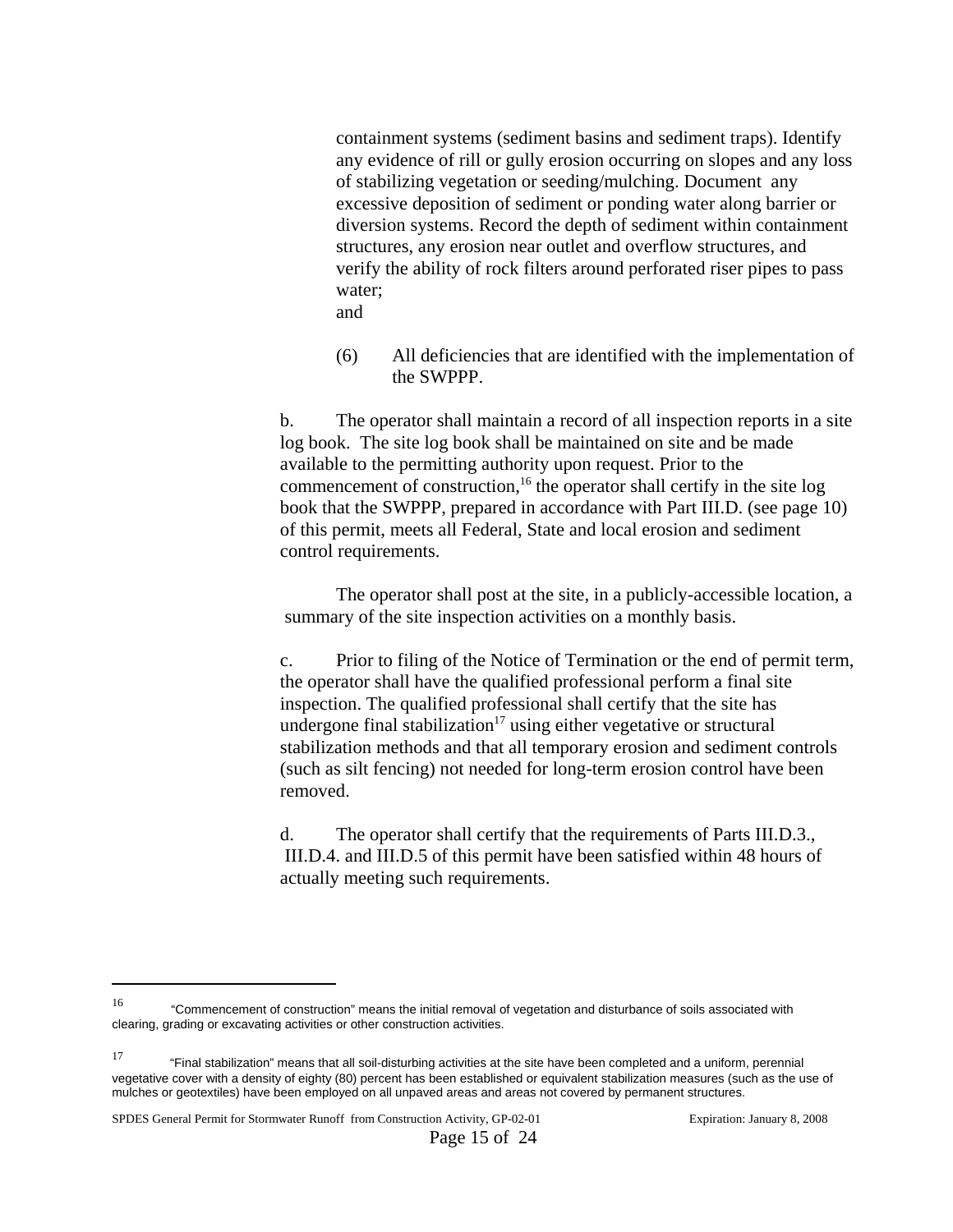4. **Stabilization<sup>18</sup>** - The operator shall initiate stabilization measures as soon as practicable in portions of the site where construction activities have temporarily or permanently ceased, but in no case more than 14 days after the construction activity in that portion of the site has temporarily or permanently ceased. This requirement does not apply in the following instances:

a. Where the initiation of stabilization measures by the 14th day after construction activity temporarily or permanently ceased is precluded by snow cover or frozen ground conditions, stabilization measures shall be initiated as soon as practicable;

b. Where construction activity on a portion of the site is temporarily ceased, and earth-disturbing activities will be resumed within twenty-one (21) days, temporary stabilization measures need not be initiated on that portion of the site.

5. **Maintenance** - Sediment shall be removed from sediment traps or sediment ponds whenever their capacity has been reduced by fifty (50) percent from the design capacity.

<sup>18 &</sup>quot;Stabilization" means covering or maintaining an existing cover over soil. Cover can be vegetative (e.g. grass, trees, seed and mulch, shrubs, or turf) or non-vegetative (e.g. geotextiles, riprap, or gabions).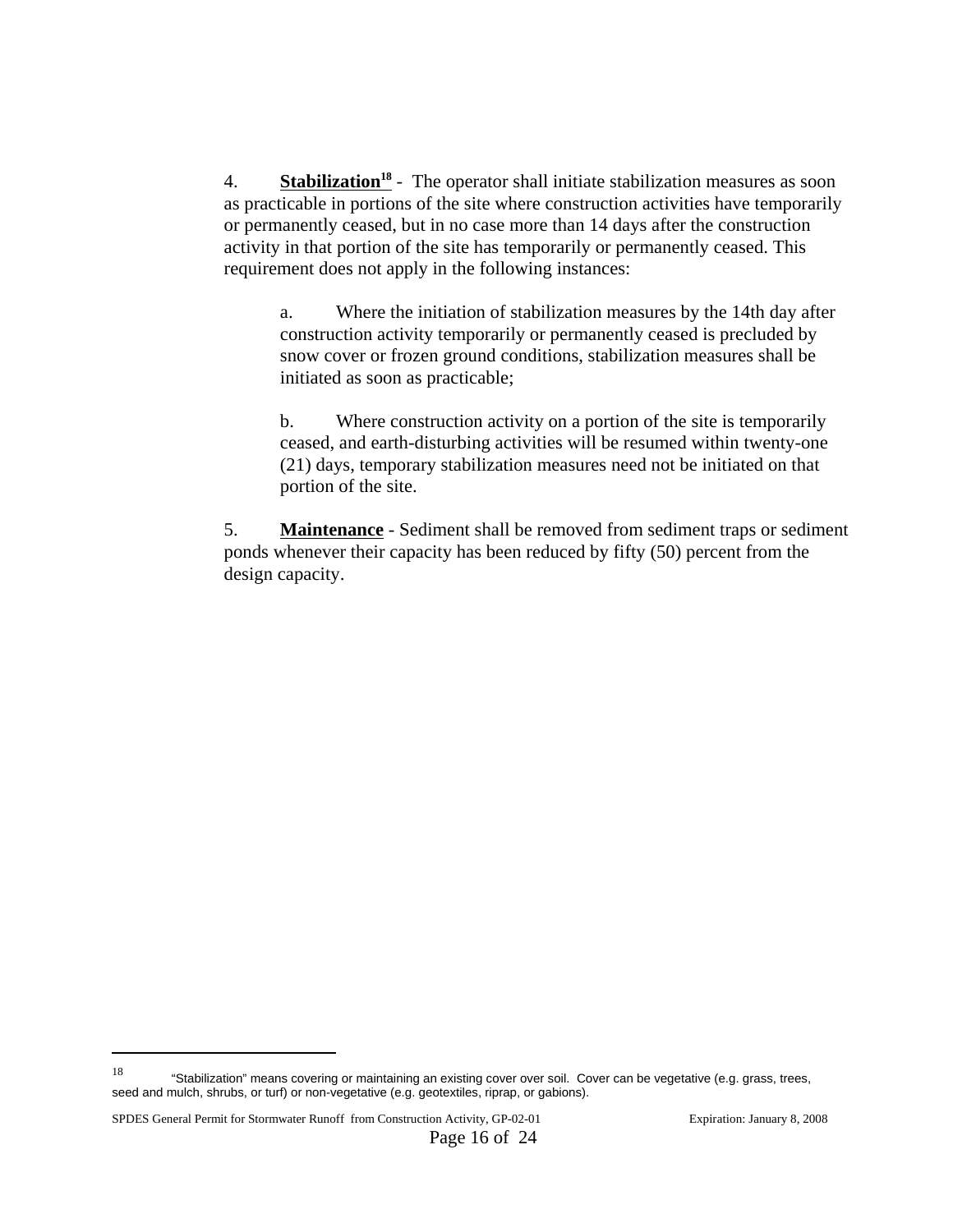# E. **Contractors**

1. The SWPPP must clearly identify for each measure identified in the SWPPP, the contractor(s) and subcontractor(s) that will implement the measure. All contractors and subcontractors identified in the SWPPP must sign a copy of the certification statement in Part III.E.2 (see below) of this permit in accordance with Part V.H.(see page 19) of this permit. All certifications must be included in the SWPPP. Additionally, new contractors and subcontractors (see subsection C.3. above) need to similarly certify.

2. **Certification Statement** - All contractors and subcontractors identified in a SWPPP in accordance with Part III.E.1 (see above) of this permit shall sign a copy of the following certification statement before undertaking any construction activity at the site identified in the SWPPP:

"I certify under penalty of law that I understand and agree to comply with the terms and conditions of the SWPPP for the construction site identified in such SWPPP as a condition of authorization to discharge stormwater. I also understand that the operator must comply with the terms and conditions of the New York State Pollutant Discharge Elimination System ("SPDES") general permit for stormwater discharges from construction activities and that it is unlawful for any person to cause or contribute to a violation of water quality standards."

The certification must include the name and title of the person providing the signature in accordance with Part V.H.(see page 19) of this permit; the name, address and telephone number of the contracting firm; the address (or other identifying description) of the site; and the date the certification is made.

# **Part IV. MONITORING, REPORTING AND RETENTION OF RECORDS**

A. The Department may, at its sole discretion, require monitoring of discharge(s) from the permitted construction activity after notifying the permittee in writing of the basis for such monitoring, the parameters and frequency at which monitoring shall occur and the associated reporting requirements, if any.

B. The operator shall retain copies of SWPPPs and any reports submitted in conjunction with this permit, and records of all data used to complete the NOI to be covered by this permit, for a period of at least three years from the date that the site is finally stabilized. This period may be extended by the Department, in its sole discretion, at any time upon written notification.

C. The operator shall retain a copy of the SWPPP required by this permit at the construction site from the date of initiation of construction activities to the date of final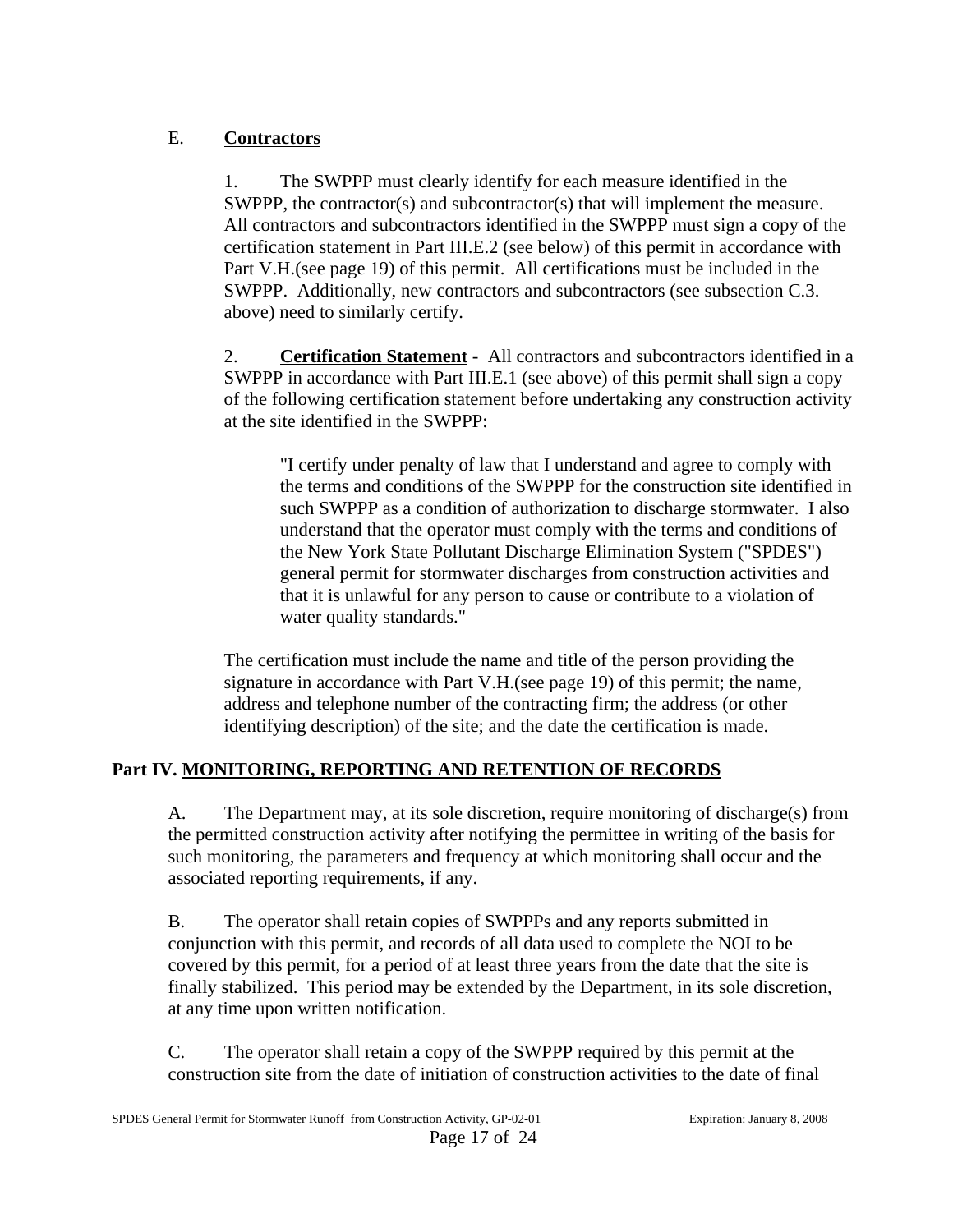stabilization.

D. The operator shall also prepare a written summary of its status with respect to compliance with this general permit at a minimum frequency of every three months during which coverage under this permit exists. The summary should address the status of achieving each component of the SWPPP . This summary shall be handled in the same manner as prescribed for SWPPPs under Part III, subsection B (see Page 9).

E. **Addresses** - Except for the submittal of NOIs and NOTs, all written correspondence under this permit directed to the Department, including the submittal of individual permit applications, shall be sent to the address of the appropriate Department Office as listed in Appendix A (see page 23).

# **Part V. STANDARD PERMIT CONDITIONS**

A. **Duty to Comply** - The operator must comply with all conditions of this permit. All contractors and subcontractors associated with the project must comply with the terms of the SWPPP. Any permit noncompliance constitutes a violation of the Clean Water Act (CWA) and the ECL and is grounds for an enforcement action against either the operator or the contractor/subcontractor; permit revocation or modification; or denial of a permit renewal application. Upon a finding of significant non-compliance with this permit or the applicable SWPPP, the Department may order an immediate stop to all construction activity at the site until the non-compliance is remedied. The stop work order shall be in writing, shall describe the non-compliance in detail, and shall be sent to the operator or the operator's on-site representative.

B. **Continuation of the Expired General Permit** - This permit expires five (5) years after issuance on January 8, 2008. However, coverage may be obtained under the expired general permit which will continue in force and effect until a new general permit is issued. After issuance of a new general permit, those with coverage under GP-02-01 will have six (6) months from the effective date of the new general permit to complete their project or obtain coverage under the new permit. Unless otherwise notified by the Department in writing, operators seeking authorization under a new general permit must submit a new NOI in accordance with the terms of such new general permit. See also Part I, subsection D.8. on page 6.

C. **Penalties for Violations of Permit Conditions** - There are substantial criminal, civil, and administrative penalties associated with violating the provisions of this permit. Fines of up to \$25,000 per day for each violation and imprisonment for up to fifteen (15) years may be assessed depending upon the nature and degree of the offense.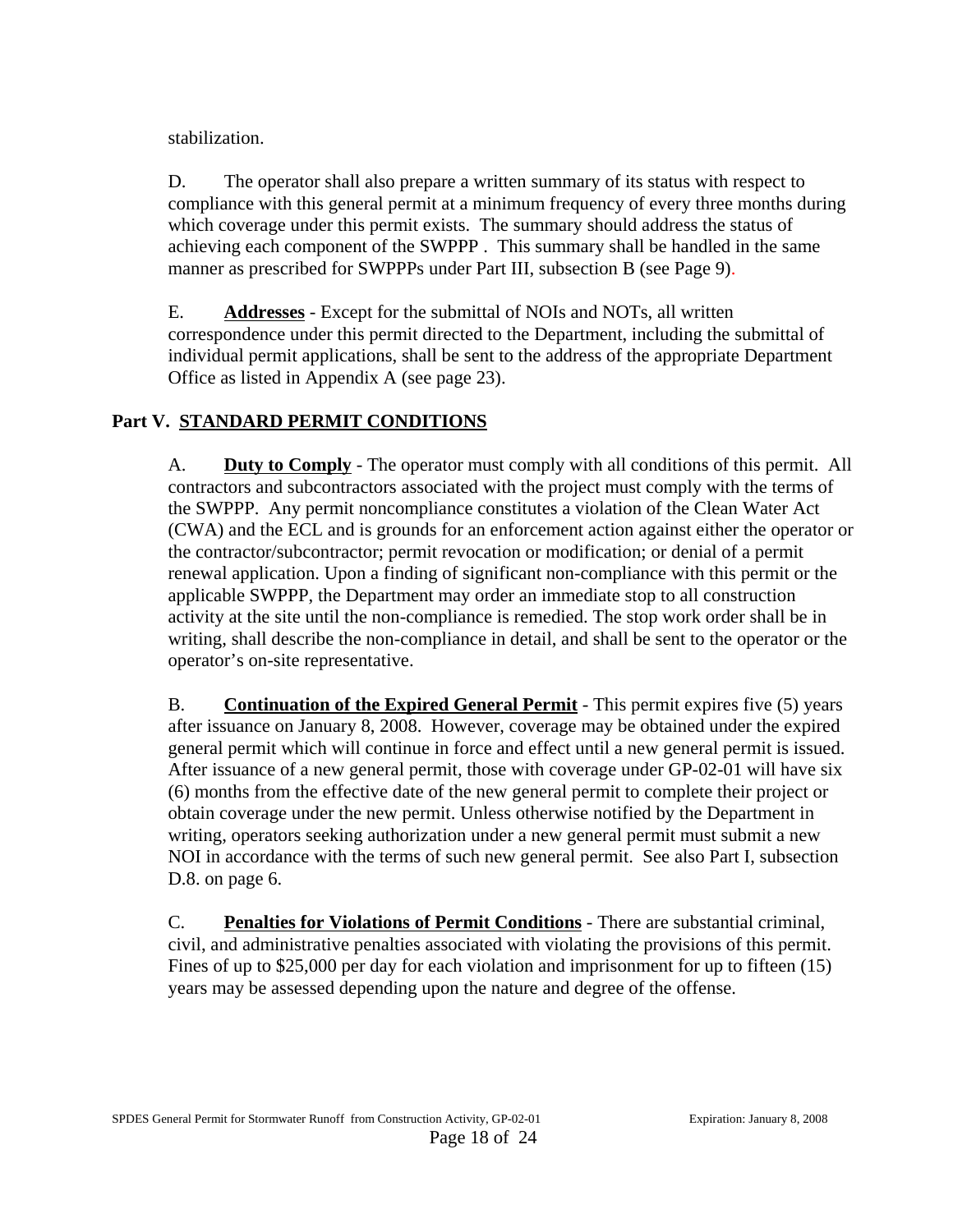D. **Need to halt or reduce activity not a defense** - It shall not be a defense for a permittee in an enforcement action that it would have been necessary to halt or reduce the construction activity in order to maintain compliance with the conditions of this permit.

E. **Duty to Mitigate** - The permittee and its contractors and subcontractors shall take all reasonable steps to minimize or prevent any discharge in violation of this permit which has a reasonable likelihood of adversely affecting human health or the environment.

F. **Duty to Provide Information** - The permittee shall furnish any information requested by any agency with regulatory or review authority over this project for the purpose of determining compliance with this permit or compliance with any other regulatory requirements placed on the project in conjunction with this permit. Failure to provide requested information shall be a violation of this permit. Such regulating agencies include but are not limited to the Department,  $SWCDs$ ,<sup>19</sup> local planning, zoning, health, and building departments that review and approve erosion and sediment control plans, grading plans, and Stormwater Management Plans, as well as MS4s into whose system runoff from the permitted project or activity discharges. The SWPPP and inspection reports required by this general permit are public documents that the operator must make available for inspection, review and copying by any person within five (5) business days of the operator receiving a written request by any such person to review the SWPPP and/or the inspection reports. Copying of documents will be done at the requester's expense.

G. **Other Information** - When the permittee becomes aware that he or she failed to submit any relevant facts or submitted incorrect information in the NOI or in any other report to the Department, he or she shall promptly submit such facts or information.

H. **Signatory Requirements** - All NOIs, NOTs, SWPPPs, reports, certifications or information required by this permit or submitted pursuant to this permit, shall be signed as follows:

1. All NOIs and NOTs shall be signed as follows:

a. For a corporation: by (1) a president, secretary, treasurer, or vicepresident of the corporation in charge of a principal business function, or any other person authorized to and who performs similar policy or decisionmaking functions for the corporation; or (2) the manager of one or more manufacturing, production or operating facilities employing more than 250 persons or having gross annual sales or expenditures exceeding \$25,000,000 (in second-quarter 1980 dollars) if authority to sign documents has been assigned or delegated to the manager in accordance with corporate procedures;

<sup>19 &</sup>quot;SWCD" means Soil and Water Conservation District

SPDES General Permit for Stormwater Runoff from Construction Activity, GP-02-01 Expiration: January 8, 2008 Page 19 of 24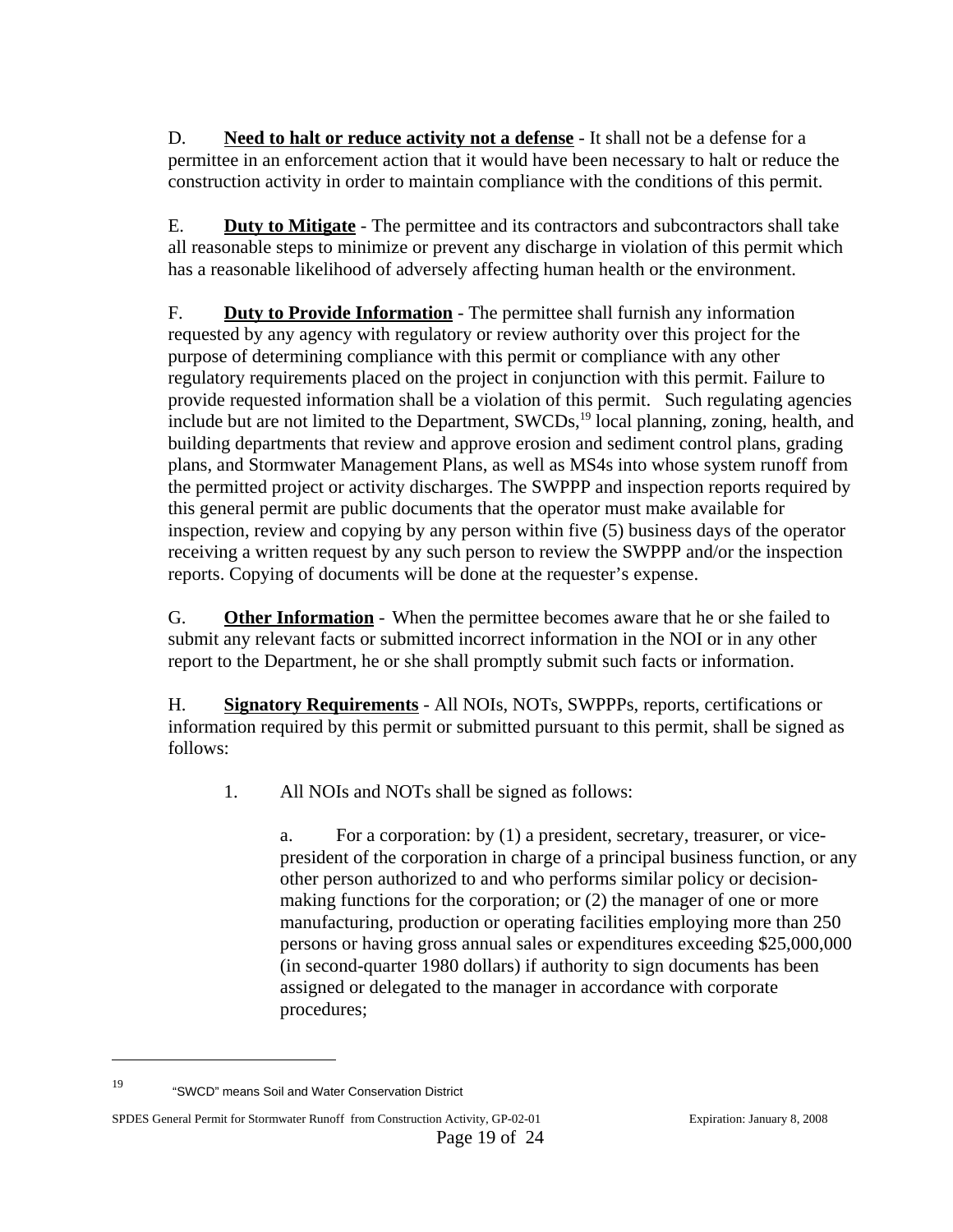b. For a partnership or sole proprietorship: by a general partner or the proprietor, respectively; or

c. For a municipality, State, Federal, or other public agency: by either a principal executive officer or ranking elected official. For purposes of this section, a principal executive officer of a Federal agency includes (1) the chief executive officer of the agency, or (2) a senior executive officer having responsibility for the overall operations of a principal geographic unit of the agency (e.g., Regional Administrators of EPA).

2. The SWPPP and all reports required by the permit and other information requested by the Department or local agency shall be signed by a person described above or by a duly authorized representative of that person. A person is a duly authorized representative only if:

a. The authorization is made in writing by a person described above and submitted to the Department.

b. The authorization specifies either an individual or a position having responsibility for the overall operation of the regulated facility or activity, such as the position of manager, operator, superintendent, or position of equivalent responsibility or an individual or position having overall responsibility for environmental matters for the company. (A duly authorized representative may thus be either a named individual or any individual occupying a named position).

c. **Certification** - Except for NOIs and NOTs, any person signing documents in accordance with this Part shall make the following certification:

"I certify under penalty of law that this document and all attachments were prepared under my direction or supervision in accordance with a system designed to assure that qualified personnel properly gathered and evaluated the information submitted. Based on my inquiry of the person or persons who manage the system, or those persons directly responsible for gathering the information, the information submitted is, to the best of my knowledge and belief, true, accurate, and complete. I am aware that false statements made herein are punishable as a class A misdemeanor pursuant to Section 210.45 of the Penal Law."

I. **Property Rights** - The issuance of this permit does not convey any property rights of any sort, nor any exclusive privileges, nor does it authorize any injury to private property nor any invasion of personal rights, nor any infringement of Federal, State or local laws or regulations.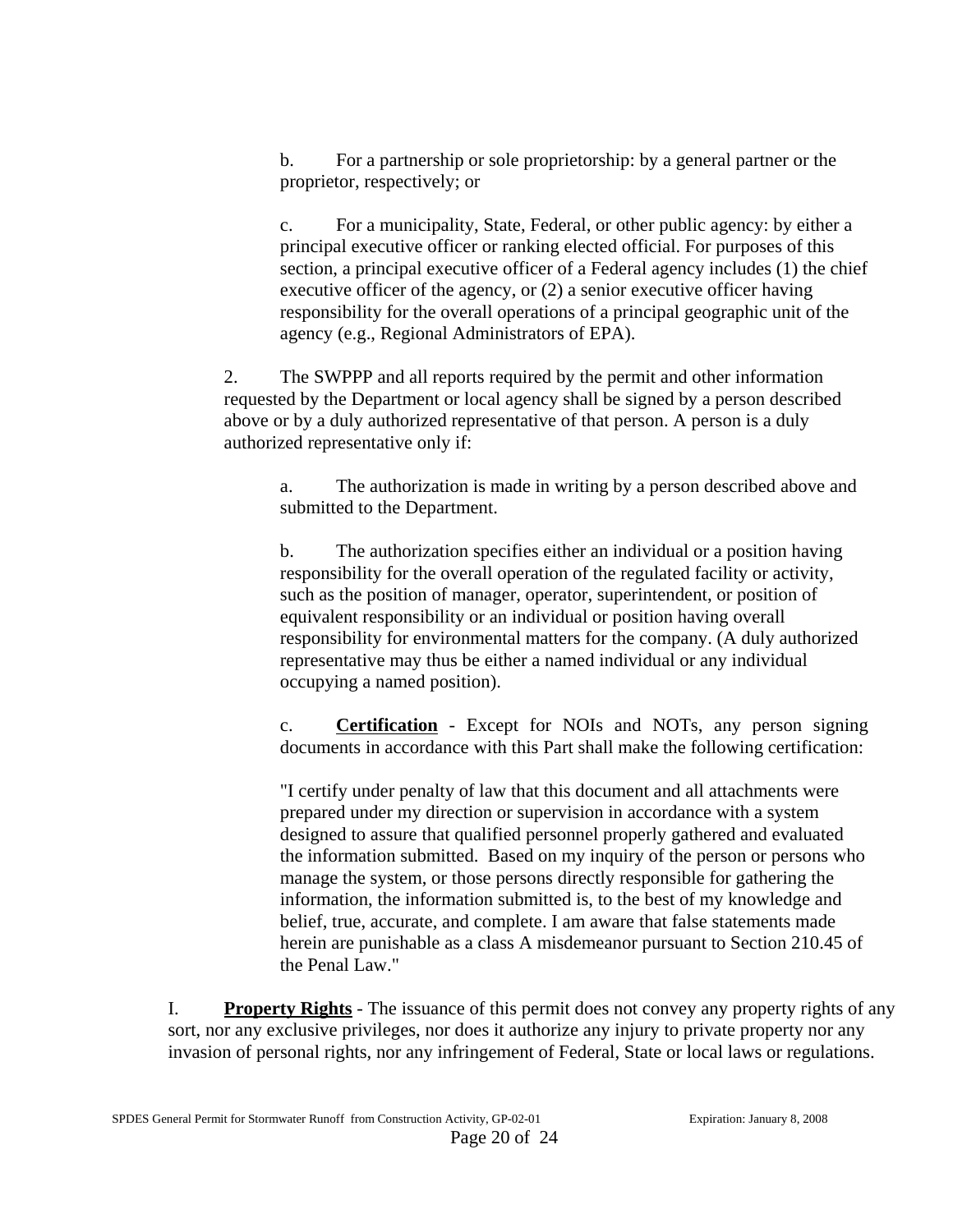J. **Severability** - The provisions of this permit are severable, and if any provision of this permit, or the application of any provision of this permit to any circumstance, is held invalid, the application of such provision to other circumstances, and the remainder of this permit shall not be affected thereby.

# K. **Denial of Coverage Under This Permit**

At its sole discretion, the Department may require any person authorized by this permit to apply for and/or obtain either an individual SPDES permit or an alternative SPDES general permit. Where the Department requires a discharger authorized to discharge under this permit to apply for an individual SPDES permit, the Department shall notify the discharger in writing that a permit application is required. This notification shall include a brief statement of the reasons for this decision, an application form, a statement setting a deadline for the discharger to file the application, and a statement that on the effective date of issuance or denial of the individual SPDES permit or the alternative general permit as it applies to the individual permittee, coverage under this general permit shall automatically terminate. Applications shall be submitted to the appropriate Department Office indicated in Appendix A of this permit. The Department may grant additional time to submit the application upon request of the applicant. If a discharger fails to submit in a timely manner an individual SPDES permit application as required by the Department under this paragraph, then the applicability of this permit to the individual SPDES permittee is automatically terminated at the end of the day specified by the Department for application submittal.

2. Any discharger authorized by this permit may request to be excluded from the coverage under this permit by applying for an individual permit. In such cases, the permittee shall submit an individual application in accordance with the requirements of 40 CFR 122.26(c)(1)(ii) and 6 NYCRR Part 621, with reasons supporting the request, to the Department at the address for the appropriate Department Office (see addresses in Appendix A on page 23 of this permit). The request may be granted by issuance of an individual permit or an alternative general permit at the discretion of the Department.

3. When an individual SPDES permit is issued to a discharger covered by this permit, or the discharger is authorized to discharge under an alternative SPDES general permit, the applicability of this permit to the individual SPDES permittee is automatically terminated on the effective date of the individual permit or the date of authorization of coverage under the alternative general permit, whichever the case may be. When an individual SPDES permit is denied to an operator otherwise subject to this permit, or the operator is denied for coverage under an alternative SPDES general permit, the applicability of this permit to the individual SPDES permittee is automatically terminated on the date of such denial, unless otherwise specified by the Department.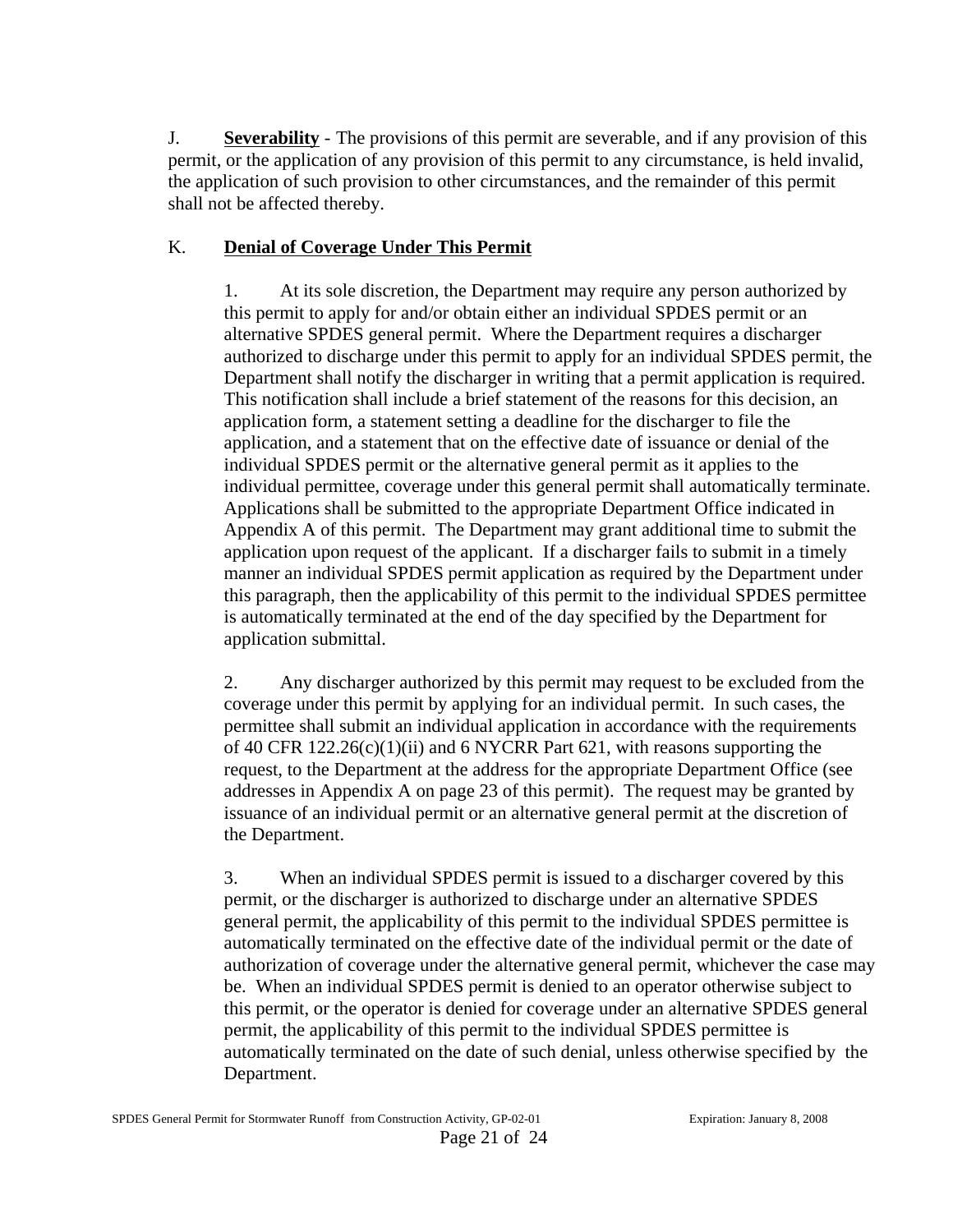L. **Proper Operation and Maintenance** - The permittee shall at all times properly operate and maintain all facilities and systems of treatment and control (and related appurtenances) which are installed or used by the permittee to achieve compliance with the conditions of this permit and with the requirements of SWPPPs. Proper operation and maintenance also includes adequate laboratory controls and appropriate quality assurance procedures. Proper operation and maintenance requires the operation of backup or auxiliary facilities or similar systems, installed by a permittee only when necessary to achieve compliance with the conditions of the permit.

M. **Inspection and Entry** - The permittee shall allow the Department or an authorized representative of EPA, the State, or, in the case of a construction site which discharges through an MS4, an authorized representative of the MS4 receiving the discharge, upon the presentation of credentials and other documents as may be required by law, to:

1. Enter upon the permittee's premises where a regulated facility or activity is located or conducted or where records must be kept under the conditions of this permit;

2. Have access to and copy at reasonable times, any records that must be kept under the conditions of this permit; and

3. Inspect at reasonable times any facilities or equipment (including monitoring and control equipment).

N. **Permit Actions** - At the Department's sole discretion, this permit may, at any time, be modified, revoked, or renewed. The filing of a request by the permittee for a permit modification, revocation and reissuance, termination, a notification of planned changes or anticipated noncompliance does not stay compliance with any terms of this permit.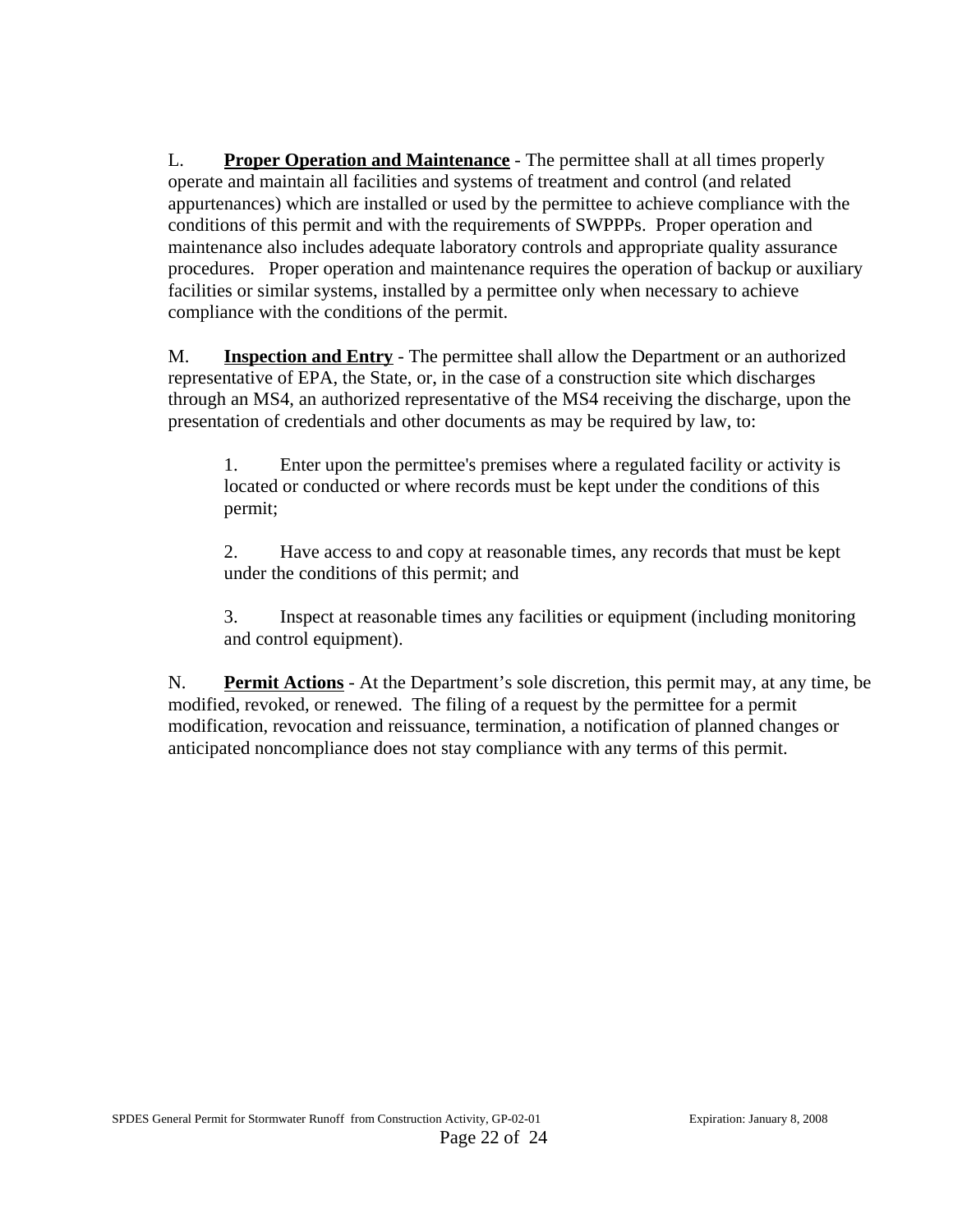# **APPENDIX A**

# **List of NYS DEC Regional Offices**

| Region         | <b>Covering the following</b><br>counties:                                                                                 | <b>DIVISION OF ENVIRONMENTAL</b><br><b>PERMITS (DEP)</b>                                                 | <b>DIVISION OF WATER (DOW)</b>                                                                     |
|----------------|----------------------------------------------------------------------------------------------------------------------------|----------------------------------------------------------------------------------------------------------|----------------------------------------------------------------------------------------------------|
|                |                                                                                                                            | <b>Permit Administrators</b>                                                                             | <b>Water (SPDES) Program</b>                                                                       |
| $\mathbf{1}$   | Nassau and Suffolk                                                                                                         | Bldg 40 - SUNY @ Stony Brook<br>Stony Brook, NY 11790-2356<br>Tel. (631) 444-0365                        | Bldg 40 - SUNY @ Stony Brook<br>Stony Brook, NY 11790-2356<br>Tel. (631) 444-0405                  |
| $\overline{2}$ | Bronx, Kings, New York,<br>Queens and Richmond                                                                             | 1 Hunters Point Plaza,<br>47-40 21st St.<br>Long Island City, NY 11101-5407<br>Tel. (718) 482-4997       | 1 Hunters Point Plaza,<br>47-40 21st St.<br>Long Island City, NY 11101-5407<br>Tel. (718) 482-4933 |
| 3              | Dutchess, Orange, Putnam,<br>Rockland, Sullivan, Ulster<br>and Westchester                                                 | 21 South Putt Corners Road<br>New Paltz, NY 12561-1696<br>Tel. (845) 256-3059                            | 200 White Plains Road, 5 <sup>th</sup> Floor<br>Tarrytown, NY 10591-5805<br>Tel. (845) 332-1835    |
| $\overline{4}$ | Albany, Columbia,<br>Delaware, Greene,<br>Montgomery, Otsego,<br>Rensselaer, Schenectady<br>and Schoharie                  | 1150 North Westcott Road<br>Schenectady, NY 12306-2014<br>Tel. (518) 357-2069                            | 1150 North Westcott Road<br>Schenectady, NY 12306-2014<br>Tel. (518) 357-2045                      |
| 5              | Clinton, Essex, Franklin,<br>Fulton, Hamilton, Saratoga,<br>Warren and Washington                                          | Route 86, PO Box 296<br>Ray Brook, NY 12977-0296<br>Tel. (518) 897-1234                                  | 232 Hudson Street<br>Warrensburg, NY 12885-0220<br>Tel. (518) 623-1200                             |
| 6              | Herkimer, Jefferson, Lewis,<br>Oneida and St. Lawrence                                                                     | <b>State Office Building</b><br>317 Washington Street<br>Watertown, NY 13601-3787<br>Tel. (315) 785-2245 | <b>State Office Building</b><br>207 Genesee Street<br>Utica, NY 13501-2885<br>Tel. (315) 793-2554  |
| 7              | $C$ a y u g a,<br>Broome,<br>Cortland,<br>Chenango,<br>Madison,<br>Onondaga,<br>Oswego,<br>Tioga<br>and<br><b>Tompkins</b> | 615 Erie Blvd. West<br>Syracuse, NY 13204-2400<br>Tel. (315) 426-7438                                    | 615 Erie Blvd. West<br>Syracuse, NY 13204-2400<br>Tel. (315) 426-7500                              |
| 8              | Genesee,<br>Chemung,<br>Livingston, Monroe, Ontario,<br>Orleans, Schuyler, Seneca,<br>Steuben, Wayne and Yates             | 6274 East Avon-Lima Road<br>Avon, NY 14414-9519<br>Tel. (585) 226-2466                                   | 6274 East Avon-Lima Rd.<br>Avon, NY 14414-9519<br>Tel. (585) 226-2466                              |
| 9              | Allegany,<br>Cattaraugus,<br>Chautauqua, Erie, Niagara<br>and Wyoming                                                      | 270 Michigan Avenue<br>Buffalo, NY 14203-2999<br>Tel. (716) 851-7165                                     | 270 Michigan Ave.<br>Buffalo, NY 14203-2999<br>Tel. (716) 851-7070                                 |